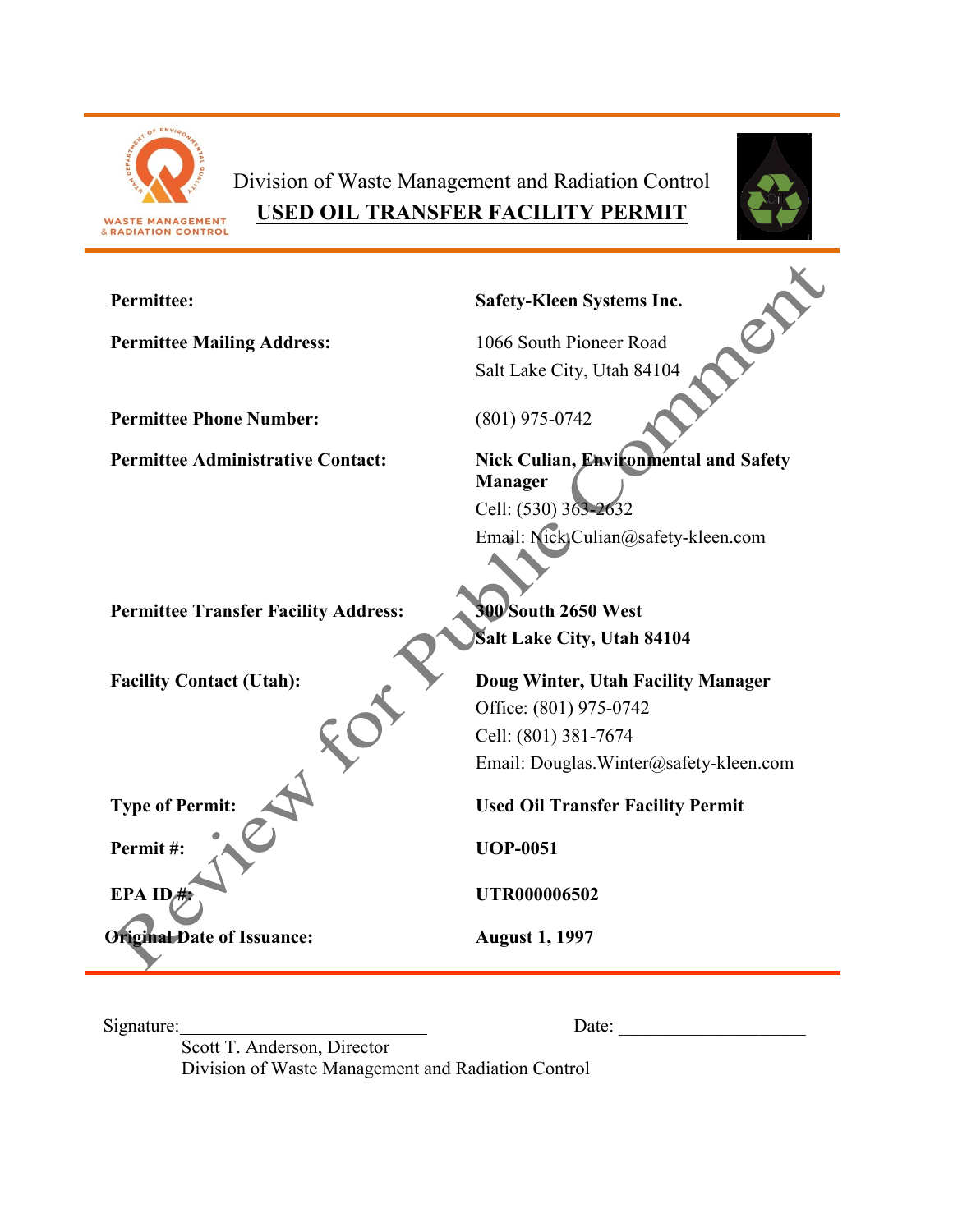#### **I.A. Effect of Permit**

- I.A.1. Safety-Kleen Systems Inc. (hereafter referred to as "the Permittee") is hereby authorized to operate a Used Oil Transfer Facility located at 300 South 2650 West, Salt Lake City, Utah, in accordance with all applicable requirements of R315-15 of the Utah Administrative Code (UAC) and the Used Oil Management Act (the Act) 19-6- 701 et. seq., Utah Code Annotated and this Permit.
- I.A.2. This Permit shall be effective for a term not to exceed ten years in accordance with the requirements of R315-15-15 of the Utah Administrative Code.
- I.A.3. Attachments incorporated by reference are enforceable conditions of this permit, as are documents incorporated by reference into the attachments. Language in this permit supersedes any conflicting language in the attachments or documents incorporated into the attachments.

#### **I.B. Permit Revocation**

I.B.1. Violation of any permit condition or failure to comply with any provision of the applicable statutes and rules shall be grounds for enforcement actions, including revocation of this Permit. The Director shall notify the Permittee in writing of his intent to revoke this Permit.

#### **I.C. Permit Modification**

- I.C.1. The Permittee may request modifications to any item or activity covered by this Permit by submitting a written permit modification request to the Director. If the Director determines the modification request is substantive, a public hearing, a 15-day public comment period, or both may be required before a decision by the Director on the modification request. Implementing a substantive modification prior to the Director's written approval constitutes a violation of the Permit and may be grounds for enforcement action or permit revocation.
- I.C.2. The Director may modify this Permit as necessary to protect human health and the environment, because of statutory or regulatory changes or because of operational changes affecting this Permit.

## **I.D. Spill Prevention, Emergency Controls, and Maintenance**



I.D.1. The Permittee shall maintain and operate the transfer facility, including all used oil transportation vehicles, storage units, containers, tanks and associated equipment to minimize the possibility of fire, explosion or sudden or non-sudden release of used oil to air, ground, soil, surface and groundwater and sewer systems.

I.D.2. The Permittee shall inspect and maintain used oil equipment, tanks, containers, storage units and rail cars on a weekly basis to ensure compliance with this section. Electronic documentation is acceptable.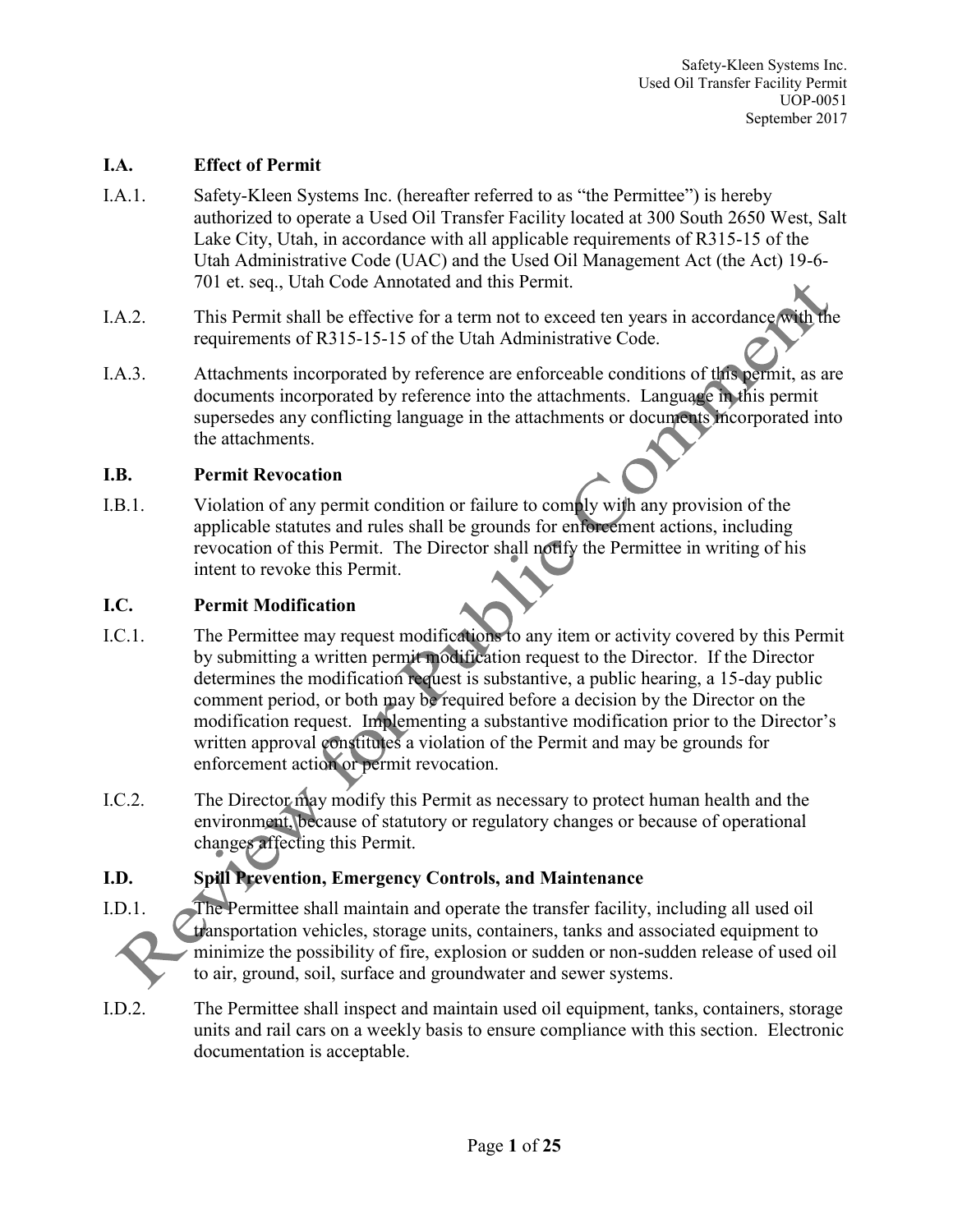- I.D.3. In the event of a release of used oil, the Permittee shall comply with the Emergency Controls and reporting requirements specified in R315-15-9 of the Utah Administrative Code and the Permittee's Emergency Spill Plan (Attachment 1).
- I.D.4. It shall not constitute a defense for the Permittee in an enforcement action that it would have been necessary to halt or reduce the Permittee business activity in order to maintain compliance with the conditions of this permit and Attachments.
- I.D.5. The Permittee is subject to all applicable Spill Prevention, Control and Countermeasures as defined in 40 CFR 112.

## **I.E. Record Retention**

- I.E.1. The Permittee shall maintain all applicable used oil records required by R315-15 of the Utah Administrative Code and this Permit at the Permittee's office located at 1066 South Pioneer Road, Salt Lake City, Utah.
- I.E.2. All records shall be readily accessible for inspection by representatives of the Director. Records may be in a hard copy or electronic format. Records shall be maintained for a minimum of three years.

## **I.F. Tracking**

- I.F.1. The Permittee shall keep documentation of each used oil load received, transferred, and delivered to verify storage periods.
- I.F.2. The Permittee's facility acceptance records shall document the permitted transporter's name, address, EPA identification number, date of acceptance, and signatures of the transporter. Intermediate rail transporters are not required to sign the record of acceptance. Acceptance records may include a separate loading sheet that is signed or initialed and includes the original shipping document number, date of delivery and gallons transferred.
- I.F.3. The Permittee's facility shipping records shall document the transfer of used oil to a permitted used oil transporter, transfer facility, burner, or processor. This record shall have the company name, address, and EPA identification number of the entity receiving the used oil. Both the Permittee and the receiving facility (dated upon receipt) shall sign the shipping record if located in Utah. Intermediate rail transporters are not required to sign the record of delivery.

# **I.G. Sampling and Analyses**

The Permittee shall follow all sampling and analytical procedures in Condition II.D and Attachment 2 (Sampling and Analysis Plan) when conducting used oil sampling and analytical testing to meet the requirements of R315-15 of the Utah Administrative Code and this Permit.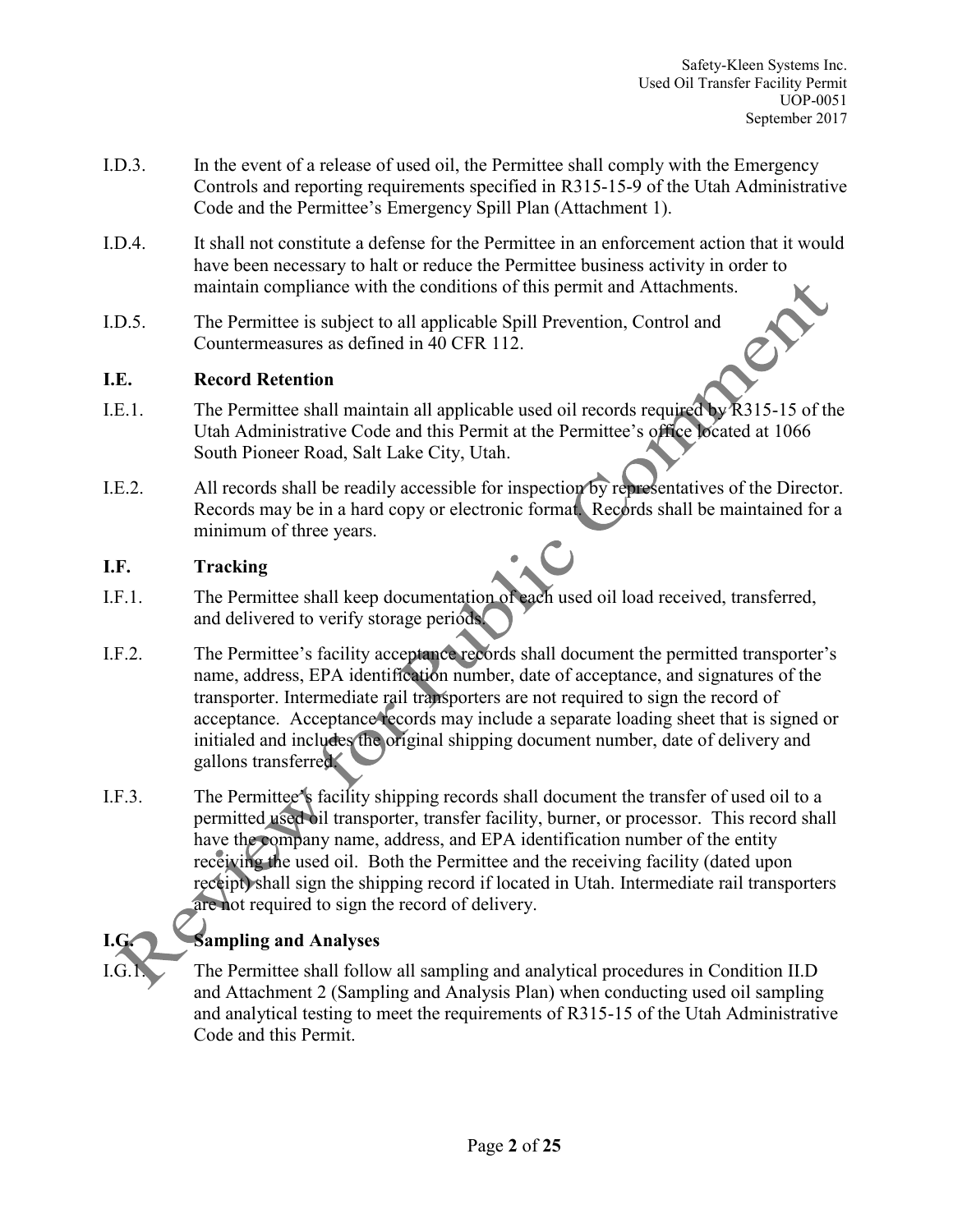#### **I.H. Prohibited Waste**

- I.H.1. Used oil that has been mixed with hazardous waste as defined by R315-261 of the Utah Administrative Code or PCBs as defined by R315-301-2(53) of the Utah Administrative Code shall no longer be managed as used oil and shall be subject to applicable hazardous waste and PCB-contaminated waste rules.
- I.H.2. Used oil shall not be stored in tanks, containers or storage units that previously stored hazardous waste unless these tanks, containers and storage units have been cleaned in accordance with R315-261-7 of the Utah Administrative Code.
- I.H.3. The Permittee shall not place, manage, discard or otherwise dispose of used oil in any manner specified in R315-15-1.3 of the Utah Administrative Code.

#### **I.I. Waste Characterization and Disposal**

- I.I.1. The Permittee shall properly characterize used oil waste related materials to determine if the wastes are hazardous or non-hazardous in accordance with R315-15-8 of the Utah Administrative Code and mange accordingly.
- I.I.2. The Permittee shall maintain records showing characterization, handling and disposal of waste generated at the facility.

#### **I.J**. **Used Oil Storage**

- I.J.1. The Permittee shall not store used oil longer than 35 days without first obtaining a processor permit for that storage location. This includes storing used oil in vehicles at loading and unloading docks and parking areas.
- I.J.2. The Permittee shall have secondary containment for all storage units, containers, tanks, transportation vehicles, and associated piping in accordance with R315-15-4.6 of the Utah Administrative Code.
- I.J.3. The Permittee shall not store used oil in units other than tanks, containers, or units subject to regulations under R315-265 or R315-264 of the Utah Administrative Code.
- I.J.4. The Permittee shall label all used oil containers, tanks and, when applicable, associated piping with the words "Used Oil."

## **I.K. Liability and Financial Requirements**

I.K.1. The Permittee shall be financially responsible for cleanup and closure costs, general liabilities, and environmental pollution legal liability for bodily or property damage to third parties resulting from the release of use oil in accordance with R315-15-10 through 12 of the Utah Administrative Code and this Permit.

I.K.2. The Permittee shall provide documentation of financial responsibility, for cleanup and closure, environmental pollution legal liability, and general liability coverage annually to the Director for review and approval by March 1 of each reporting year or upon request by the Director.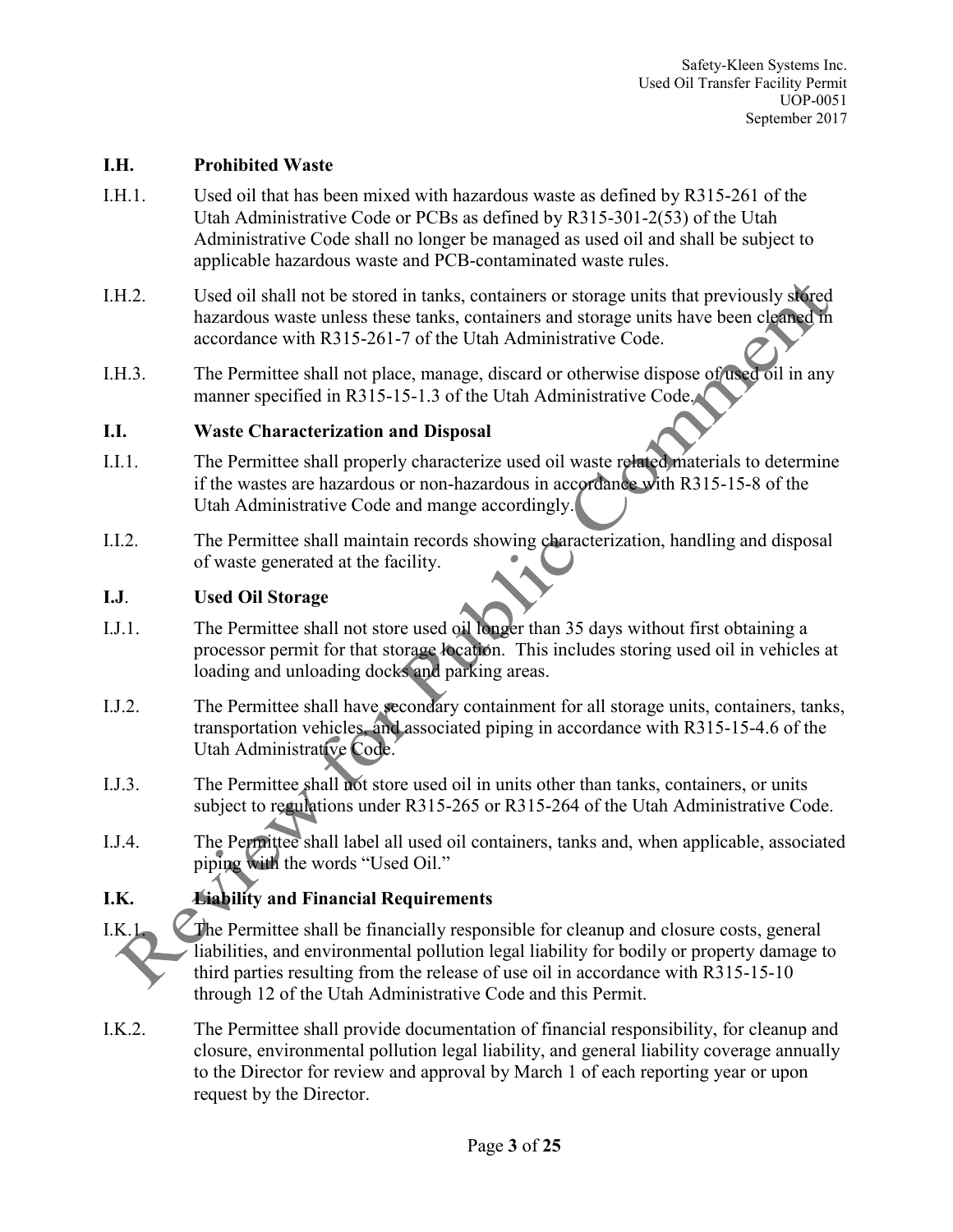I.K.3. The Permittee shall receive written approval from the Director for any changes in the extent, type (e.g., mechanism, insurance carrier, or financial institution), or amount of the environmental pollution legal liability or financial assurance mechanism for coverage of physical or operational conditions at the facility that change the nature and extent of cleanup and closure costs. The Permittee shall receive approval from the Director prior to implementation of these changes.

## **I.L. Cleanup and Closure Plan**

- I.L.1. The Permittee shall update its closure plan cost estimates and provide the update estimated to the Director, in writing, within 60 days following a facility modification that causes an increase in the financial responsibility required under R315-15-10 of the Utah Administrative Code. Within 30 days of the Director's written approval of a permit modification for the cleanup and closure plan that would result in an increase cost estimate, the owner or operator shall provide to the Director the information specified in R315-15-11.2(b)(2) of the Utah Administrative Code and Condition II.G of this Permit.
- I.L.2. The Permittee shall initiate closure of the facility within 90 days after the Permittee receives the final volume of used oil or after the Director revokes the Permittee's Transfer Facility Permit in accordance with the requirements of R315-15-11.3 of the Utah Administrative Code and this Permit.
- I.L.3. Within 60 days of completion of cleanup and closure, the Permittee shall submit to the Director, by registered mail, a certification that the facility has been closed in accordance with R315-15-11.4 of the Utah Administrative Code and the specifications of the approved cleanup and closure plan. An independent, Utah-registered professional engineer and the Permittee shall sign the closure certification.
- I.L.4. Additional sampling and remediation may be required by the Director to verify that cleanup and closure has been completed according to R315-15 of the Utah Administrative Code.

# **I.M. Used Oil Handler Certificate**

I.M.1. In accordance with R315-15-4 of the Utah Administrative Code, the Permittee shall not operate as a used oil transfer facility without obtaining annually a Used Oil Handler Certificate from the Director. The Permittee shall pay a used oil handler fee, pursuant to Utah Code 63J-1-504, by December 31 of each calendar year to receive certification for the upcoming calendar year.

## **I.N. Inspection and Inspection Access**

I.N.1. Any duly authorized employee of the Director may, at any reasonable time and upon presentation of credentials, have access to and the right to copy any records relating to used oil and to inspect, audit or sample. The employee may also make record of the inspection by photographic, electronic, audio, video or any other reasonable means to determine compliance.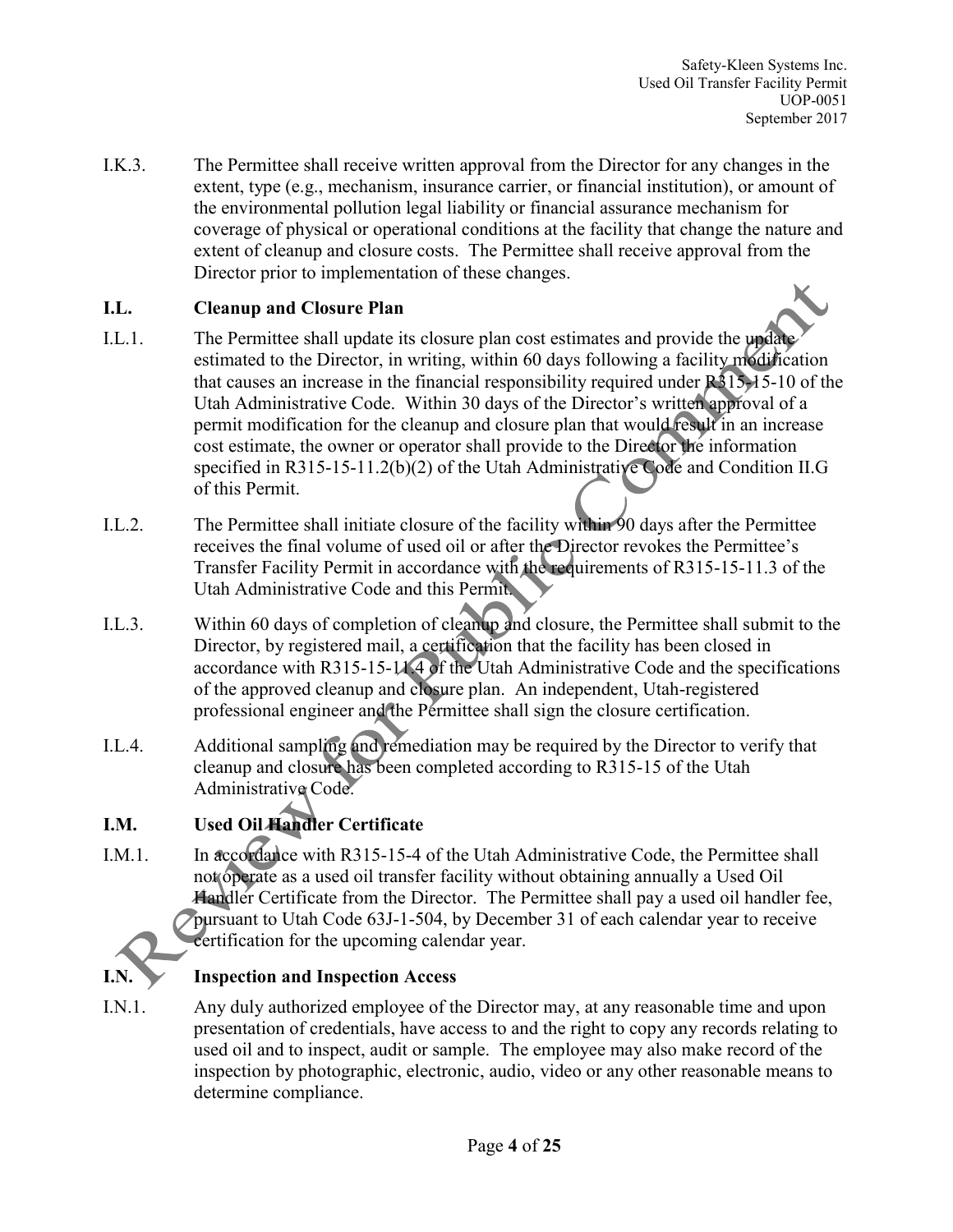- I.N.2. The authorized employees may collect soil, groundwater or surface water samples to evaluate the Permittee's compliance.
- I.N.3. Failure to allow reasonable access to the property by an authorized employee may constitute "denial of access" and may be grounds for enforcement action or permit revocation.

#### **I.O. Annual Report**

I.O.1. As required by R315-15-13.4 of the Utah Administrative Code, the Permittee shall prepare and submit an Annual Report to the Director by March 1 of the following year. Form UO 004 (Annual Report for Used Oil Transfer Facilities) describing the Permittee's used oil activities in Utah. The Annual Report shall also include all financial assurance documentation required by Form UO 004.

#### **I.P. Other Laws**

I.P.1. Nothing in this Permit shall be construed to relieve the Permittee of his obligation to comply with any Federal, State or local law.

#### **I.Q. Enforceability**

I.Q.1. Violations documented through the enforcement process pursuant to Utah Code Annotated 19-6-112 may result in penalties in accordance with R315-102 of the Utah Administrative Code.

I.R.1. The permit is effective on the date of signature by the Director.

I.R.1. Effective Date<br>
I.R.1. The permit is effective on a<br>
series of the series of the series of the series of the series of the series of the series of the series of the series of the series of the series of the series o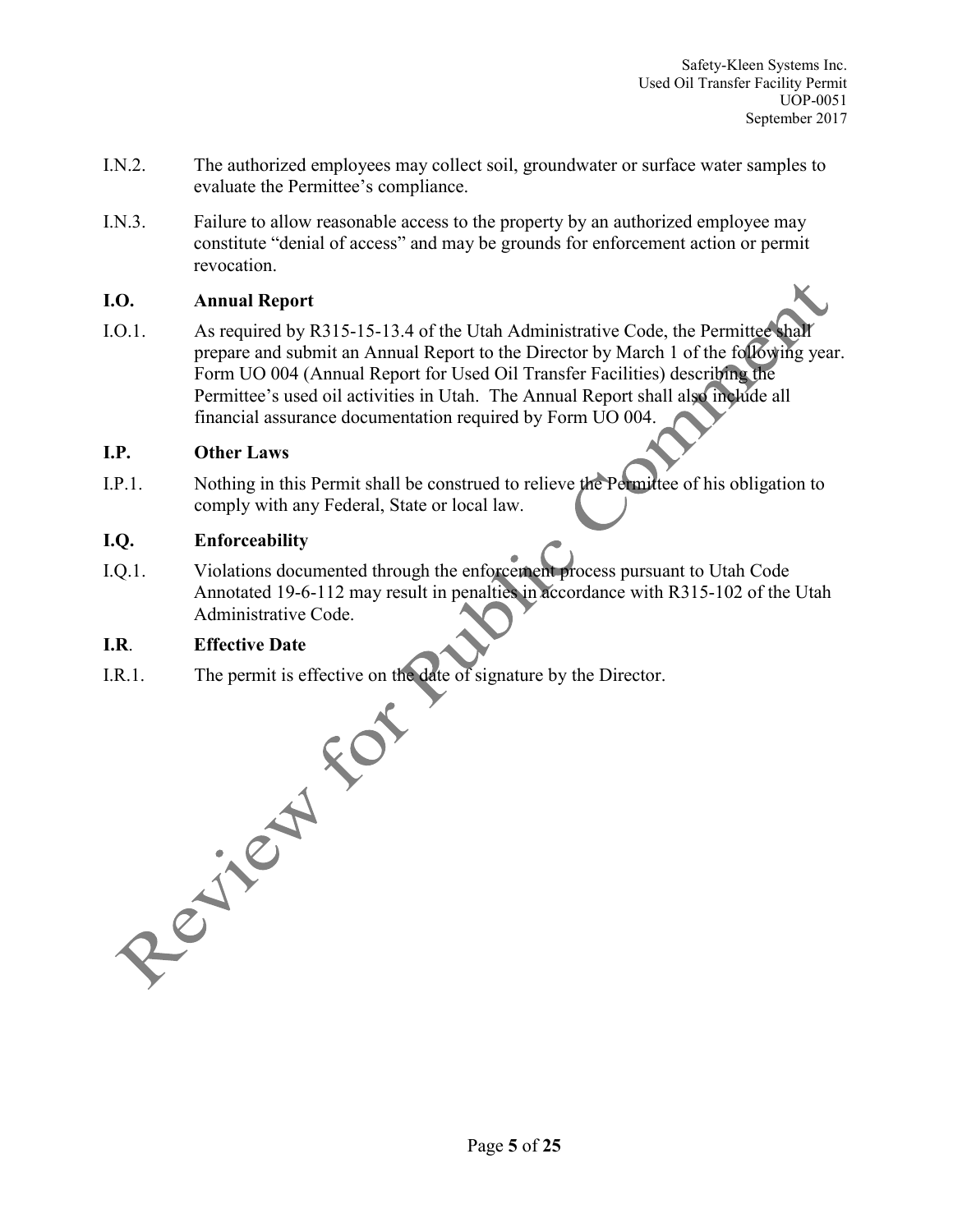#### **II.A. Used Oil Transfer Facility Operations**

- II.A.1. The Permittee is authorized to store 93,000 gallons of used oil in three rail cars for up to 35 days.
- II.A.2. Storage in any other type of container is prohibited.
- II.A.3. The Permittee shall only accept tanker truck shipments of used oil from Utah permitted used oil transporters. The Permittee may accept rail shipments of used oil, originating from unpermitted facilities located outside of Utah (e.g. used oil transfer facilities, processors/re-refiners, and burners) that have a valid EPA identification number.
- II.A.4. The Permittee shall verify, at the time of acceptance, that the transporter (or out of state facility) delivering the used oil has recorded the halogen content of the used oil on the shipping documents.
- II.A.5. The Permittee is not required to conduct further testing on used oil received from a Utah-registered used oil marketer if the marketer provides, at the time of acceptance, analytical data results documenting that the used oil has been tested for the parameters in R315-15-1.2 of the Utah Administrative Code.
- II.A.6. If the transporter (or facility) has not documented the halogen content on the shipping records, then the Permittee shall determine the halogen content of the shipment of used oil received at the facility, prior to acceptance.
- II.A.7. The Permittee is allowed to accept shipments of used oil, as defined R315-15-1.7(d) of the Utah Administrative Code, with halogen contents less than 1000 ppm. Used oil with halogen concentrations between 1,000 ppm and 4,000 ppm may only be accepted from transporters (or facilities) if any one of the following conditions is met and documented:
- II.A.7.a. The Permittee rebuts the hazardous waste presumption in accordance with R315-15- 1.1(b)(ii) and Attachment 2 (Sampling and Analysis Plan) or there is analytical data accompanying the shipment documenting that the rebuttable assumption requirements of R315-15-1.1(b)(ii) of the Utah Administrative Code have been satisfied.
- II.A.7.b. The Permittee can verify that the used oil is solely from a Very Small Quantity Generators (VSQG).
- II.A.7.c. The used oil shipment is comprised solely of Do-It-Yourselfer used oil from a Utah Used Oil Collection Center.
- II.A.8. The Permittee shall determine the halogen content by collecting a representative sample in accordance Attachment 3 (Sample Collection Procedures) and then screening the used oil sample for halogens, or by submitting the sample to a Utahcertified laboratory for analysis in accordance with the analytical requirements of Attachment 2 (Sampling and Analysis Plan)*.*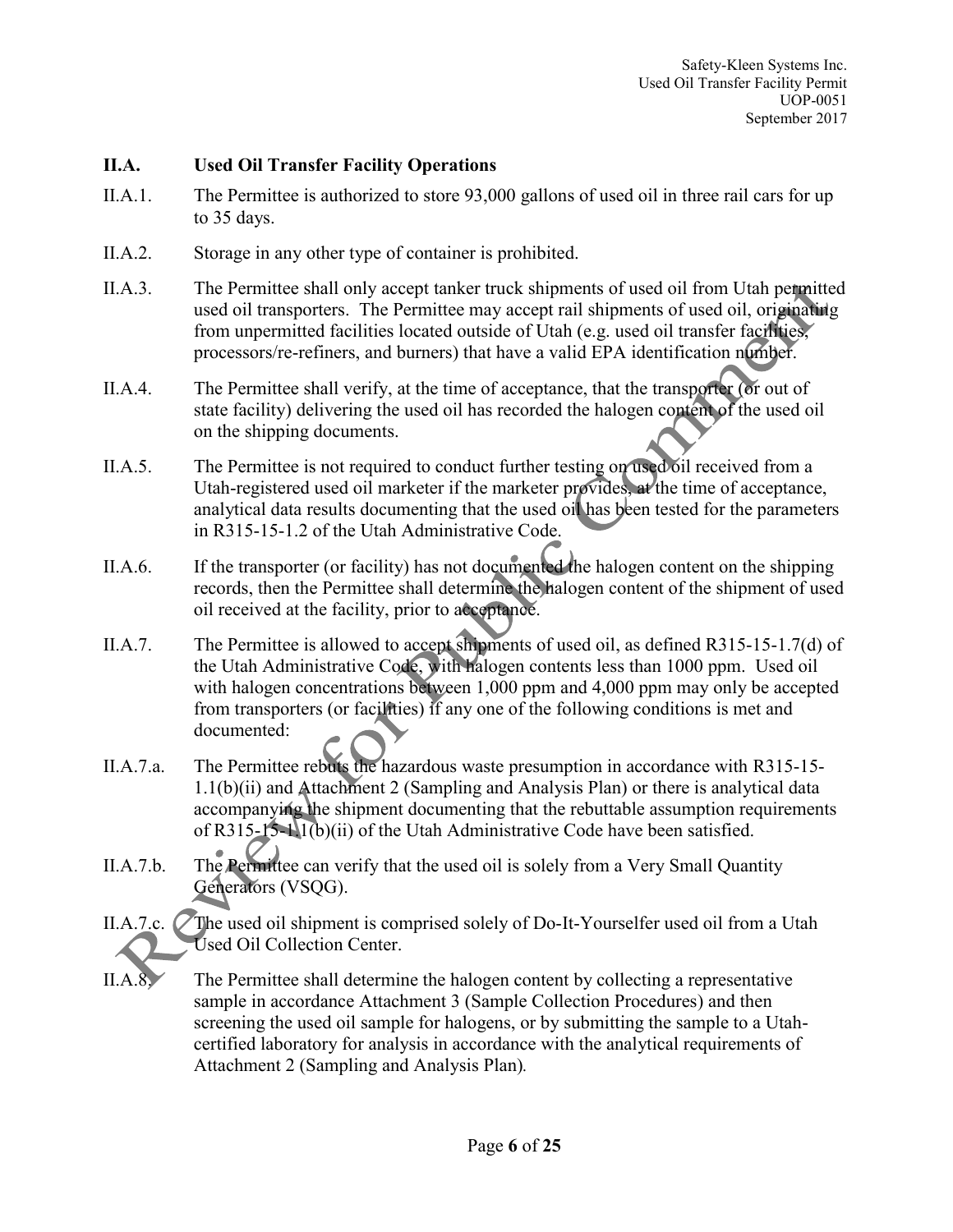- II.A.8.a. The Permittee shall then record the results of the halogen testing on the shipping document prior to shipment from the facility.
- II.A.9. Used oil recovered from oily water shall be managed as used oil in accordance with R315-15 of the Utah Administrative Code and this Permit.
- II.A.10. The Permittee shall not accept or store used oil with PCB concentrations greater than or equal to 50 mg/kg (ppm) unless the Permittee complies with TSCA regulations 40 CFR 761. Used oils containing PCB concentrations greater than or equal to 2 mg/kg but less than 50 mg/kg are subject to both R315-15 of the Utah Administrative Code and 40 CFR 761.

## **II.B. Used Oil Storage Areas and Secondary Containment**

II.B.1. The Permittee operates as a Used Oil Transfer Facility at the Salt Lake Garfield Western rail spur located at 300 South 2650 West, Salt Lake City, Utah. The facility parking area and the loading/unload areas, adjacent to the rail bed, are paved with concrete. The facility is equipped with a portable secondary containment pan that operators place under the rail car during used oil transfer to and from the rail car to protect the underlying soils from contamination along the rail bed. Used oil rail cars are loaded and unloaded using the hatches and valves located on the top of the rail cars.

## **II.C. Used Oil Loading and Unloading Requirements**

- II.C.1. The Permittee shall secure the vehicle by positioning wheel chocks and applying the emergency brakes before loading or unloading used oil from transportation vehicles.
- II.C.2. The Permittee shall inspect all used oil collection equipment (e.g., vehicles, tanks, and associated pumping equipment) for any damage prior to use.
- II.C.3. The Permittee shall place buckets or other containers under piping connections to collect drips of used oil during loading and unloading operations.
- II.C.3. The Permittee shall load and unload through a valve or port located on top of the rail car.
- II.C.4. The Permittee shall ensure the amount of used oil to be loaded will not exceed the current capacity.

II.C.5. The Permittee is authorized to transfer used oil between highway vehicles and rail cars or railcars to railcars at the permitted transfer facility in accordance with the rail car loading procedure in Attachment 4 (Rail Car Loading Procedures)*.*

II.C.6. During loading and unloading operations, a trained operator shall remain at the transfer location and maintain control of the operations throughout the entire used oil transfer.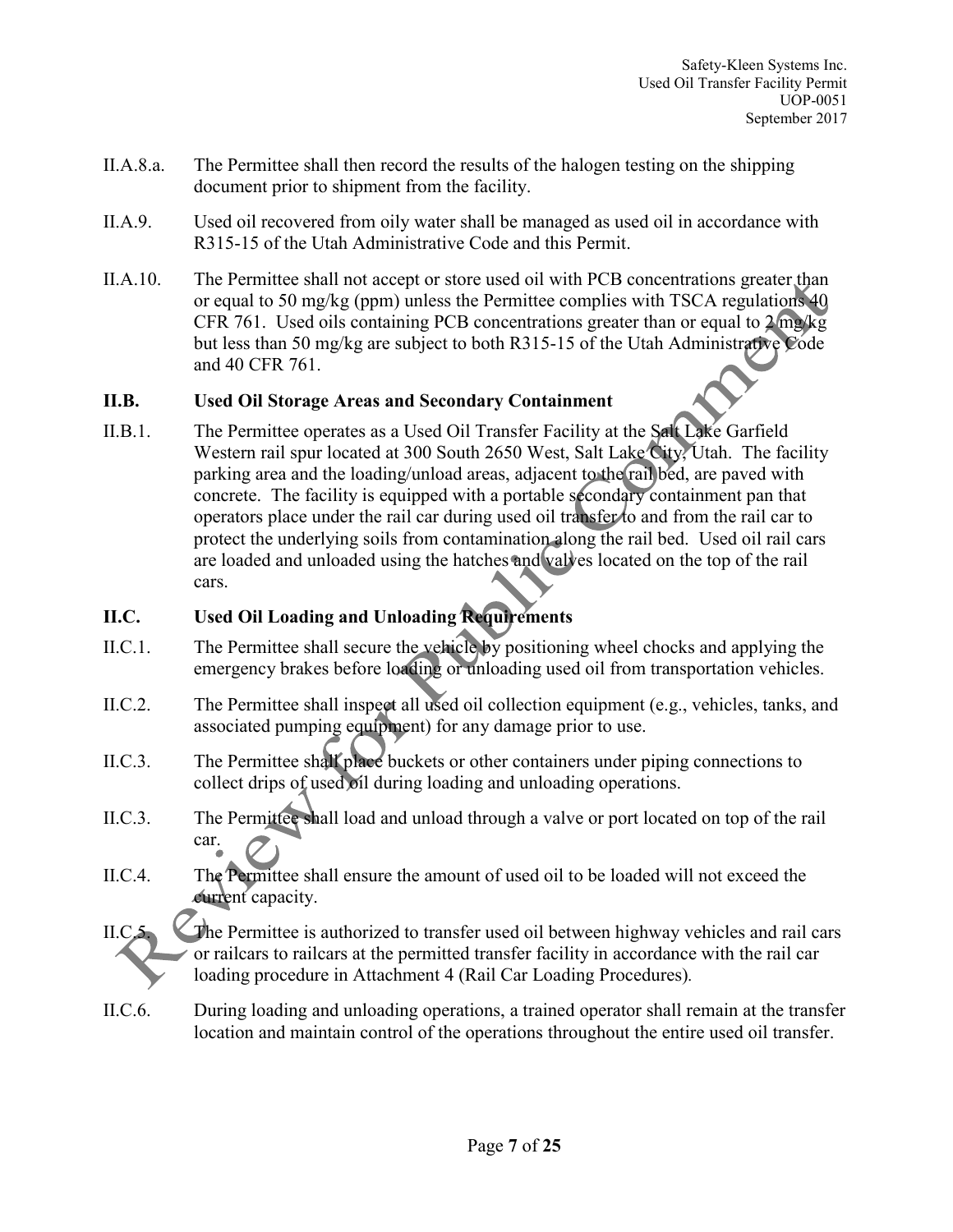#### **II.D. Used Oil Sampling and Analysis**

II.D.1. The Permittee shall sample used oil accepted at the facility when required by Condition II.A of this Permit in accordance with the requirements of the Attachment 2 (Sampling and Analysis Plan) and Attachment 3 (Sample Collection Procedures).

#### **II.E. Used Oil Training**

- II.E.1. The Permittee shall train handlers of used oil in accordance with R315-15-4 of the Utah Administrative Code and the requirements of this Permit. New employees may not manage or process used oil without a trained employee present until used oil training is completed.
- II.E.2. Employee training shall include documentation that the following topics were covered: identification of used oil, recordkeeping requirements and facility used oil procedures for handling, transporting, sampling and analysis, emergency response, spill reporting and personal safety.
- II.E.3. The Permittee shall provide, at a minimum, an annual used oil-training refresher course for employees handling used oil. Additional training is required if the Permittee changes used oil handling procedures.
- II.E.4. The Permittee shall keep training records for each employee for a minimum of three years. Employees and supervisors shall sign and date training attendance sheets to document class attendance.
- II.E.5. Employees collecting and performing field halogen testing shall be trained and shall demonstrate competence in collecting a representative used oil sample and testing for halogens using a CLOR-D-TECT<sup>®</sup> kit prior to fieldwork.

## **I.F. Spill Response, Remediation, and Reporting**

- II.F.1. In accordance with  $R315-15-9.1(a)$  of the Utah Administrative Code, the person responsible for a spill shall immediately take appropriate action to minimize the threat to human health and the environment. The Permittee shall notify the DEQ Hotline at (801) 536-4123 if the spill is greater than 25 gallons or for smaller spills that pose threat to human health or the environment.
- II.F.2. Responders shall take action to prevent a spill from spreading by utilizing absorbent, booms, pads, rags or other appropriate materials.
- II.F.3. Once the material is containerized, a waste determination shall be made to determine the material's disposition.
- II.F.4. The Permittee is responsible for the material release and shall recover oil and remediate any residue from the impacted soils, water, or other property, or take any other actions as required by the Director until there is no longer a hazard to human health or the environment.
- II.F.5. All costs associated with the cleanup shall be at the expense of the Permittee.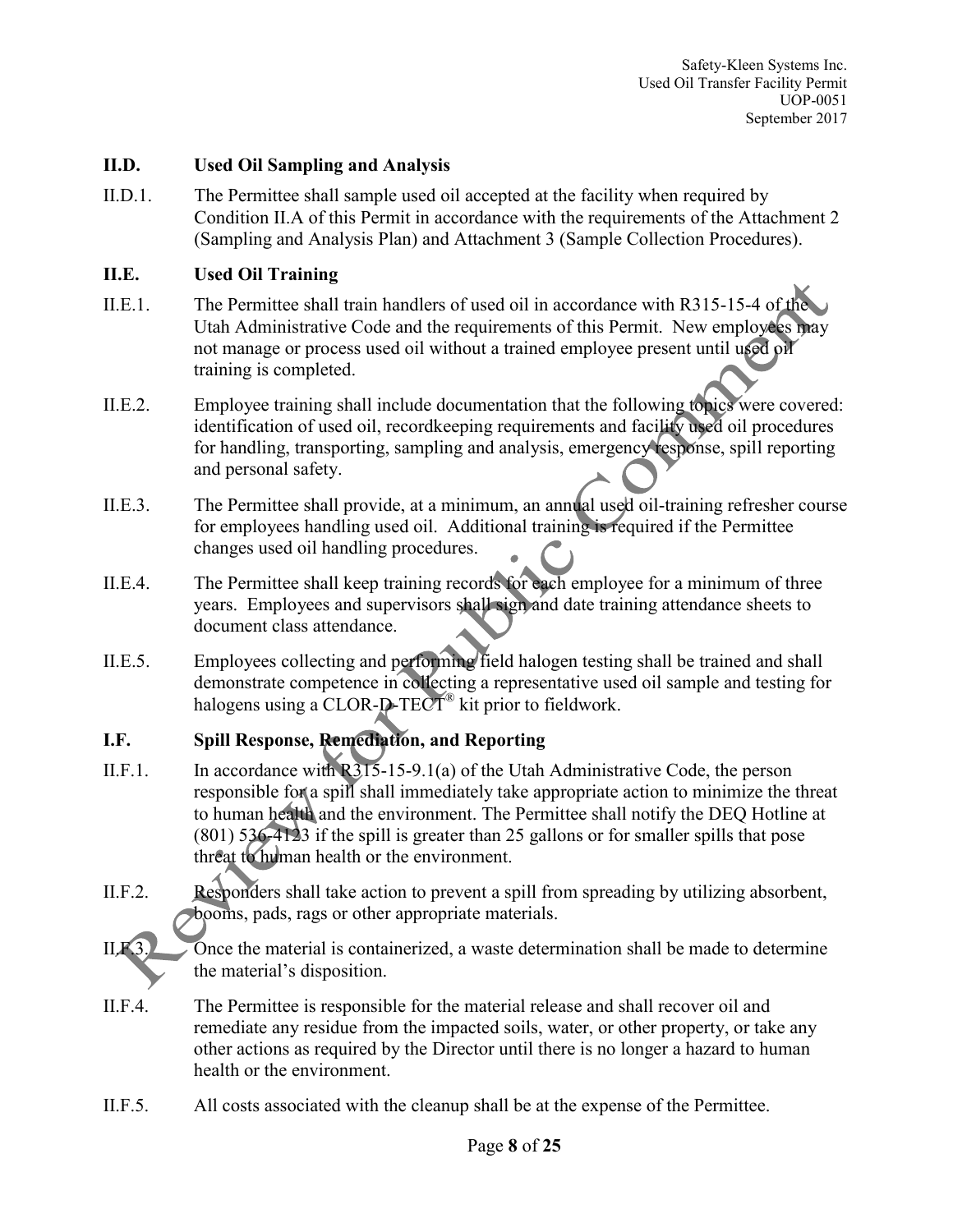- II.F.6. The Permittee shall maintain spill cleanup kits in the used oil storage areas.
- II.F.7. Facility spill kits shall contain, at a minimum, the equipment listed in Attachment 1 (Emergency Spill Plan) of this Permit. The Permittee shall conduct and document weekly inspection of the spill kits.
- II.F.8. The Permittee shall report all relevant information, including the amount of waste generated from cleanup efforts, the characterization of the waste (i.e. hazardous or non-hazardous), final waste determination, and disposal records. The report shall also include actions taken by the Permittee to prevent future spills.
- II.F.9. An air, rail, highway or water transporter who has discharged used oil shall give notice, if required by 49 CFR 171.15, to the National Response Center at http://nrc.uscg.mil/nrchp.html, (800) 424-8802 or (202) 426-2675. In addition to the notification above, a written report, as required in 49 CFR 171.16, shall be presented to the Director, Office of Hazardous Materials Regulations, Materials Transportation Bureau located in Washington, D.C., 20590.
- II.F.10. In accordance with R315-15-9.4 of the Utah Administrative Code, the Permittee shall submit to the Director a written report within 15 days of any reportable release of used oil.

## **II.G. Facility Closure**

- II.G.1. The Permittee shall implement the closure plan in Attachment 5 (Closure and Closure Cost Estimate Plan) and evaluate potential impacts of used oil operations on the surrounding soil, groundwater and surface water in accordance with R315-15-11 of the Utah Administrative Code. The Permittee shall be responsible for any cleanup of any used oil contamination that has migrated beyond the facility property boundaries in accordance with R315-15-11(d) of the Utah Administrative Code.
- II.G.2. Closure shall include, but not be limited to, used oil storage areas, loading docks, sumps, ancillarly equipment and piping, and any contaminated soil or groundwater contaminated from used oil activities at the site. The Permittee shall implement Tasks one through three described in II.G.3, through II.G.5 in the manner described in the closure plan, Attachment 5 (Facility Closure Plan).

# II.G.3**.** Soil and Groundwater Testing (Task 1)

II.G.3.a.  $\triangleright$  Soil and groundwater samples shall be tested for PCBs, RCRA 8 metals, semi-volatiles and volatiles. The Permittee shall submit a Level IV analytical data package with the testing results from a Utah-certified laboratory within 30 days of receipt to the Director for review and approval.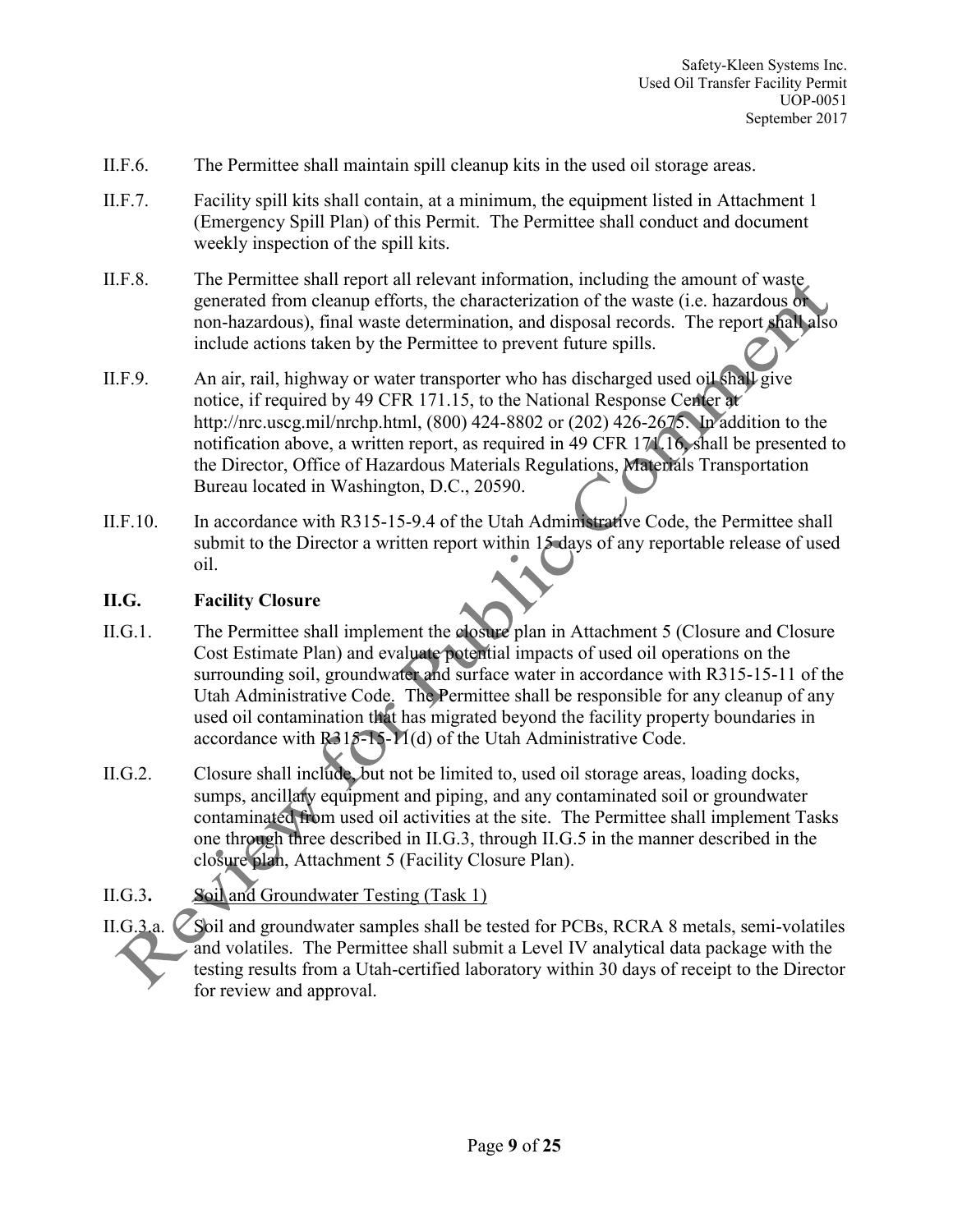#### II.G.4. Facility Decommission and Certification (Task 2)

- II.G.4.a. Specific requirements include removal of all used oil and other media from all tanks, containers, piping, pumps, filters and other ancillary equipment.
- II.G.4.b. A permitted used oil transporter shall remove used oil to a recycling facility or a waste disposal facility approved by the Director.
- II.G.4.c. Rinsate water generated from used oil cleaning operations shall be transported recycling facility or a waste disposal facility approved by the Director.
- II.G.5. Closure Certification (Task 3)
- II.G.5.a. Within 60 days of completion of cleanup and closure, the Permittee shall submit to the Director, by registered mail, certification that the facility has been closed in accordance with the approved closure plan. An independent, Utah- registered professional engineer and the Permittee shall sign the closure certification.
- II.G.5.b. Additional sampling and remediation may be required by the Director to verify that cleanup and closure has been completed in accordance with R315-15 of the Utah Resited For Public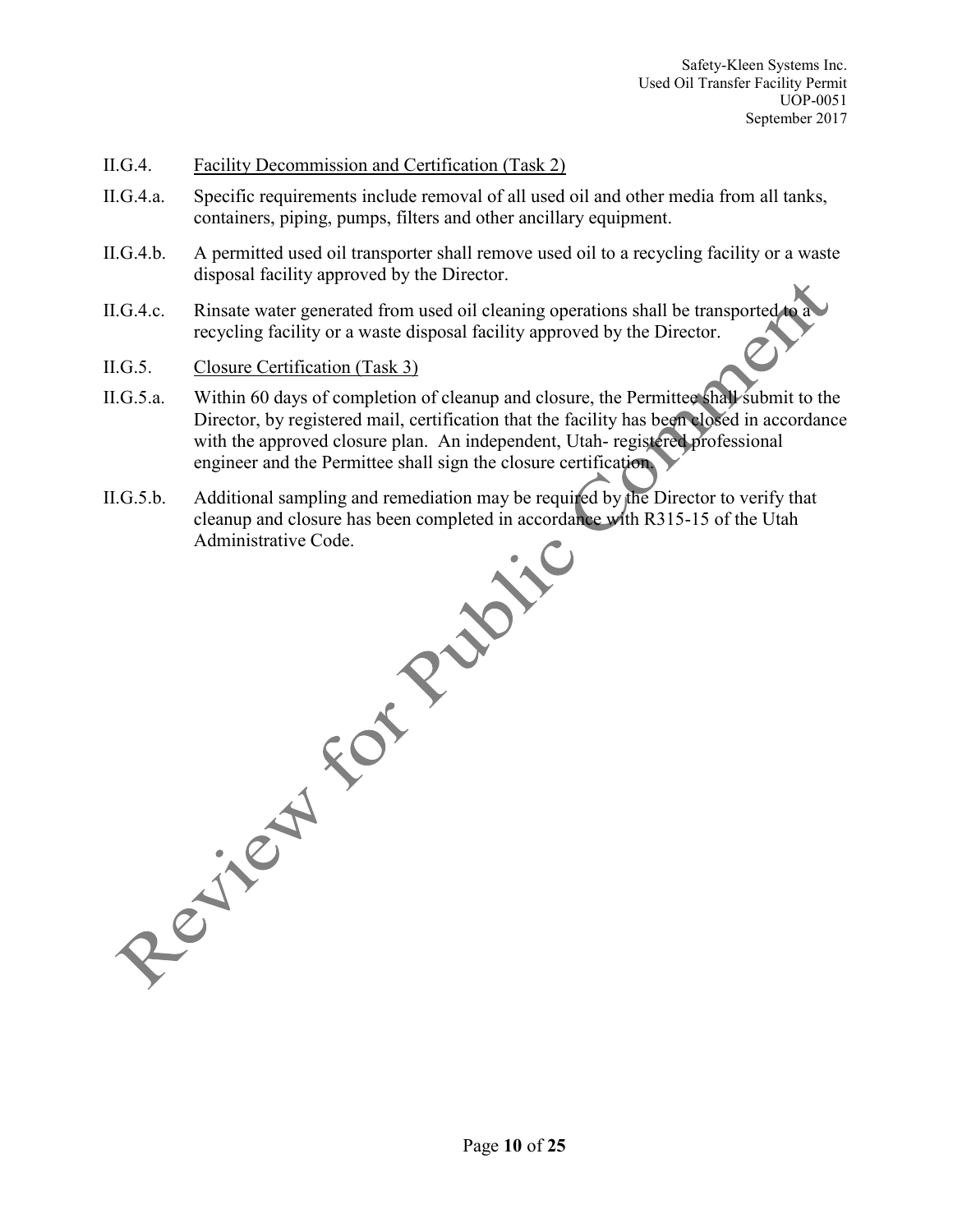## **Emergency Spill Plan**

## **General Procedures**

In the event of a release of used oil, the Safety-Kleen employee will immediately take the following appropriate actions to contain and minimize the spill and the threat to life, health, environment and property:

- 1. The Safety-Kleen employee will attempt to control or stop the leak if it can be done safely.
- 2. Use absorbent material, booms, spill pads and dirt dams and dikes if necessary to control the material. If possible, keep spilled material out of storm drains and open waterways.
- 3. Contact 911 emergency responders if needed.
- 4. Contact his supervisor.
- 5. If necessary, the supervisor will contact an authorized waste remediation company for assistance with the clean- up.
- 6. Used oil spills exceeding 25 gallons, or that pose a risk to human health and the environment, shall be reported Safety-Kleen management, and to the Utah Department of Environmental Quality and any other applicable regulatory agency immediately after containment of the spill (Table 1).

| <b>Regulatory Agency</b>                                     | <b>Contact Phone Number</b>          |
|--------------------------------------------------------------|--------------------------------------|
| <b>National Response Center</b>                              | $(800)$ 424-8802 or $(202)$ 426-2675 |
| Utah Department of Environmental Quality<br>(within 24 hrs.) | $(801)$ 536-4123                     |
| Utah State Highway Patrol                                    | $(801)$ 538-3400                     |

# **Table: 1: Regulatory Agency Notification Numbers**

- 7. The following information shall be provided by telephone to the Utah State Department of Environmental Quality's', 24-hour answering service at 801-536-4123:
	- a. Name, telephone number and address of parties responsible for the release.
	- b. Name, title and telephone number of individual reporting.

c. Time and date of the release.

- d. Location of the release, as specific as possible including nearest town, city, highway or waterway.
- e. Description of released material found on the manifest or shipping document, along with the amount of material released.
- f. Cause of the release.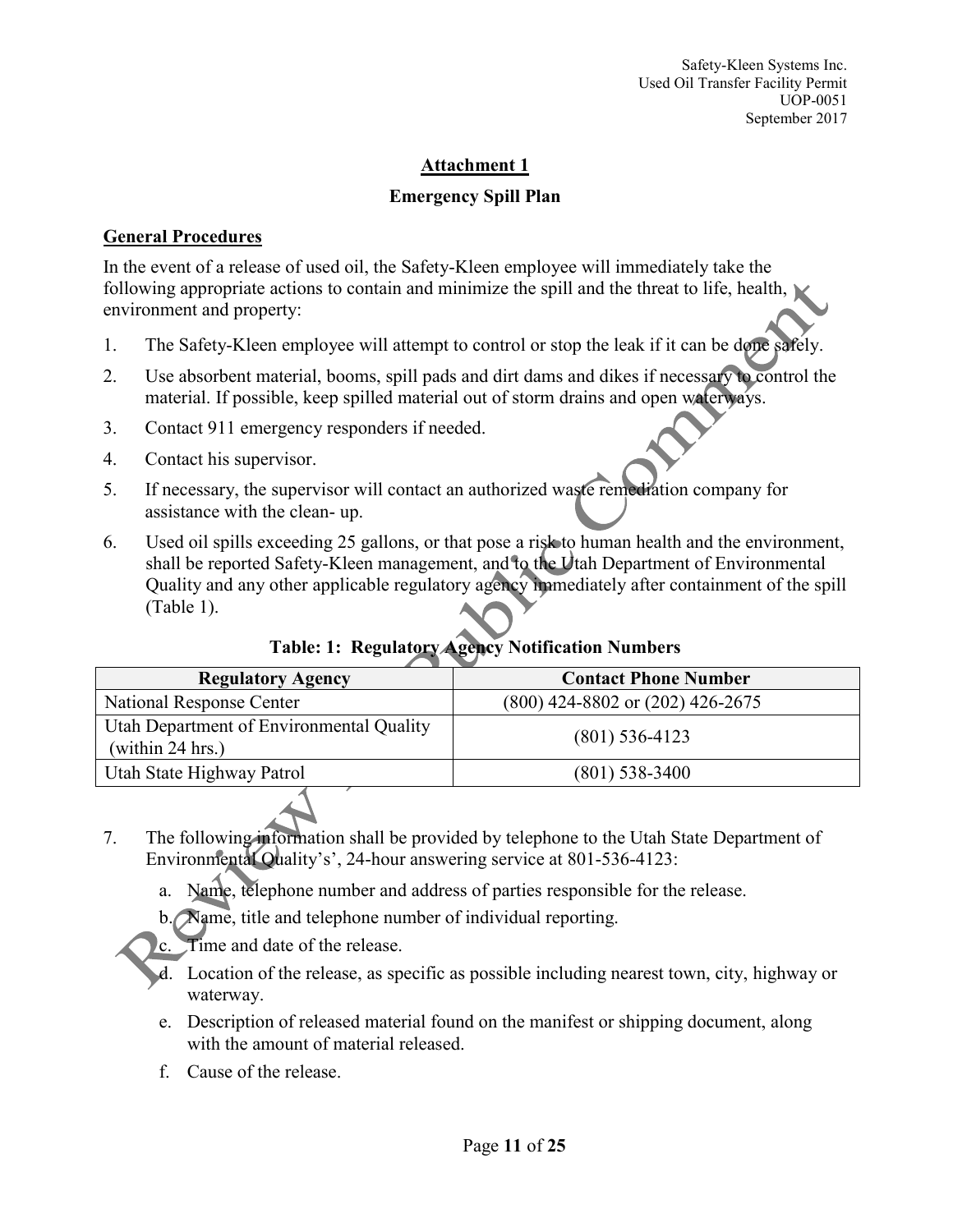- g. Possible hazards to human health or the environment and the emergency action taken to minimize the threat.
- h. The extent of injury, if any
- 8. If a spill occurs on a highway or railway, employees should immediately stop the release if possible, secure the scene and contain the spill. Safety-Kleen shall give notice, if required by 49 CFR 171.15 to the National Response Center (Table 1). The Utah State Highway Patrol (Table 1) shall be contacted if the spill restricts a public road.
- 9. A spill report of used oil spills exceeding 25 gallons, or that pose a risk to human health and the environment, shall be submitted to the Division of Waste Management and Radiation Control within 15 days of the spill in accordance with R315-15-9.1.
- 10. The driver/employee shall immediately notify their Safety-Kleen supervisor. If after hours, initial notification shall be made to the 24-hour emergency contacts in Table 2 below. If there are injuries to personnel/public or the spill will require additional emergency responders to contain then call 911 to request help. The discharge notification form is included in this spill plan shall be completed by the operator after containment of the used oil, notification to emergency responders (if applicable) and Safety-Kleen management.

| <b>Contact Person</b>                        | Title                     | <b>Contact Information</b>                                  |
|----------------------------------------------|---------------------------|-------------------------------------------------------------|
| Company 24 Hour<br><b>Emergency Response</b> | <b>Emergency Response</b> | Clean Harbors 1-800-483-3718<br>Safety-Kleen 1-800-468-1760 |
| Fire Response                                | <b>NA</b>                 | 911                                                         |

**Table: 2: Emergency Contacts List**

11. The transfer facility shall maintain absorbents and equipment to contain a leaking containers and spills. At a minimum, each used oil transfer facility spill kit shall contain the items listed in Table 3.

# **Table 3: Spill Equipment Inventory for Transfer Facility**

| <b>Equipment Description</b>                                                     | Quantity         |
|----------------------------------------------------------------------------------|------------------|
| Shovel                                                                           |                  |
| <b>Broom</b>                                                                     |                  |
| Buckets                                                                          |                  |
| Spill Absorbent Pads                                                             | 10               |
| <b>Granulated Absorbent</b>                                                      | $2 \text{ ft}^3$ |
| Absorbent Boom/oil sock                                                          |                  |
| Used Oil Emergency Controls -Spill Plan with<br><b>Emergency Contact Numbers</b> |                  |
| First Aid Kit and Fire Extinguisher                                              | each             |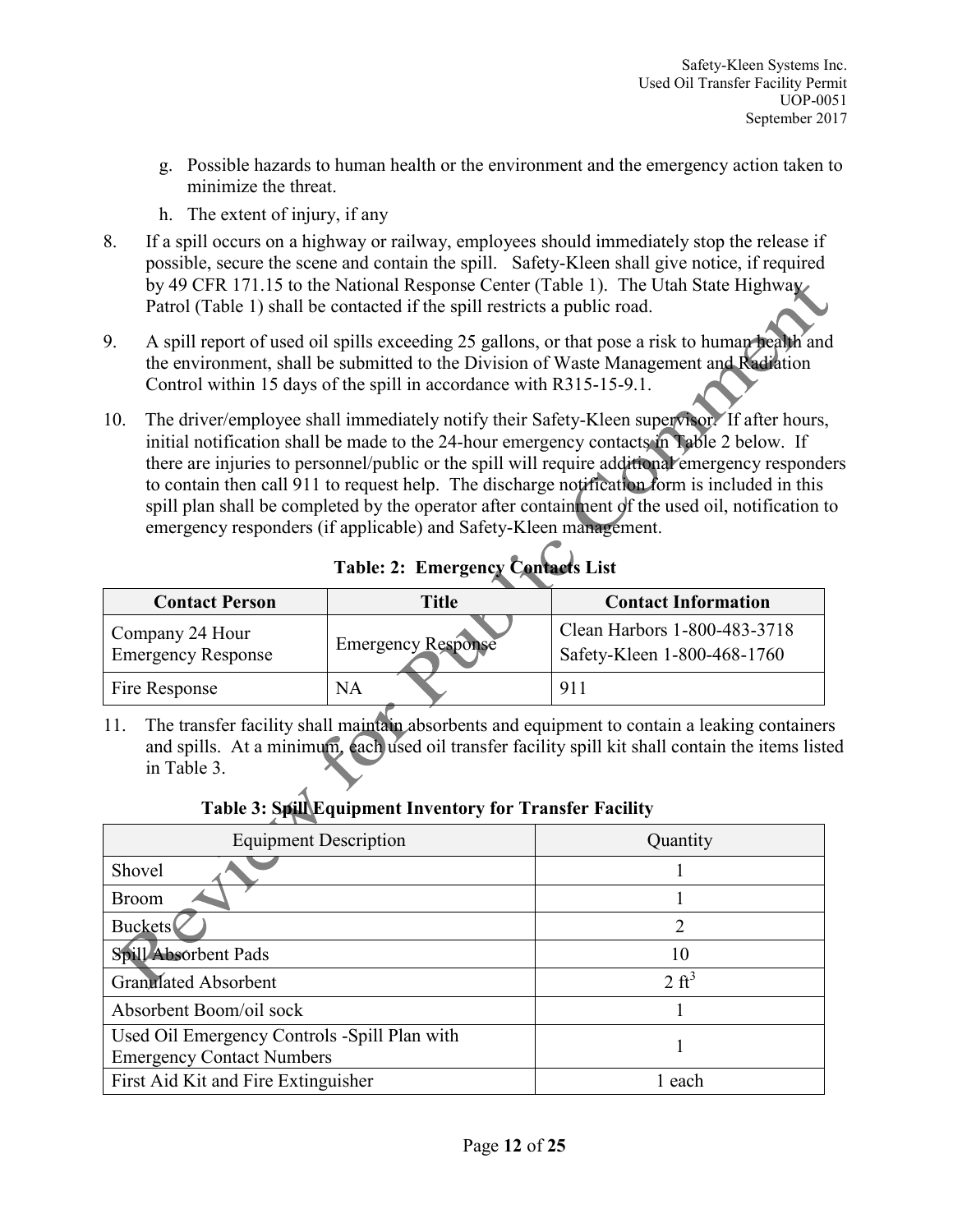- 12. Employees are exempted from reporting de minimis drips to management that are immediately cleaned up by the responsible employee.
- 13. The Safety-Kleen supervisor shall be responsible to initiate and complete any reporting and notification to the required Federal, State and local agencies

Page **13** of **25**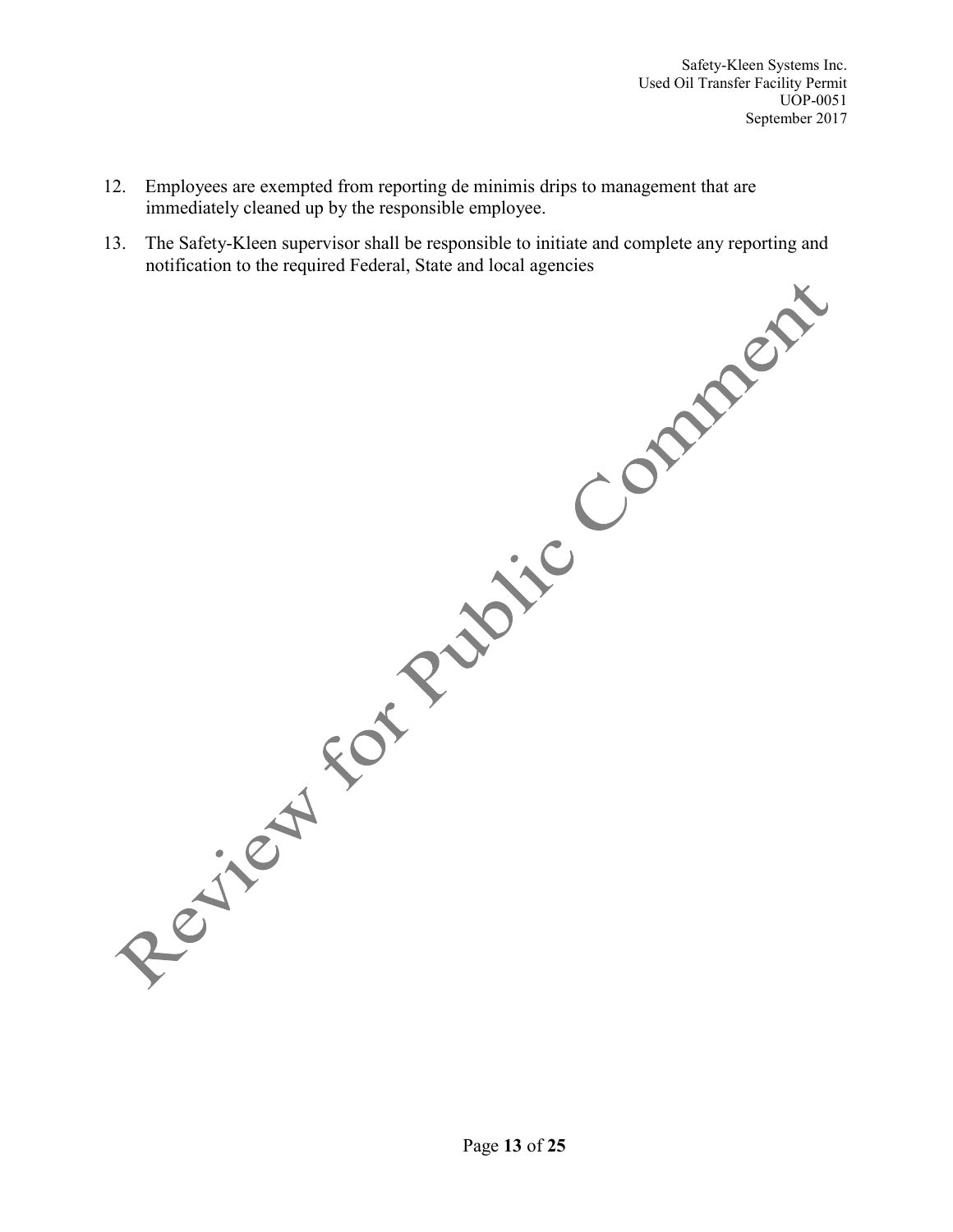## **Sampling and Analysis Plan**

## **A. Bulk and Drum Sample Collection Requirements**

- A.1. The Permittee shall collect a representative sample from bulk containers to determine the halogen content when required by Condition II.A in accordance with the sampling collection procedures in Attachment 3. Sampling personnel shall be trained on appropriate sampling methods for each type of container and matrix.
- A.2. Bulk containers of used oil must be sampled and analyzed individually. Composite sampling is not allowed.

## **B. Halogen Field Screening Methods**

- B.1. The Permittee shall screen used oil or oily water subject to R315-15 of the Utah Administrative Code in accordance with the following requirements:
- B.1.a. CLOR-D-TECT<sup>®</sup> halogen test kit (EPA Method 9077) for oil containing less than 20% water; or
- B.1.b. HYDROCLOR- $Q^{\circledR}$  test kit if the oil contains between 20% and 70% water using the following conversion formula:

*True Halogen Concentration = Reading Syringe +*  $(10 + ml)$  *oil in sample* $/10$ 

**Example**: sample contains 6 ml water and 4 ml oil (60% water) and the syringe reading is 2,000 ppm, then the true concentration is:

*2,000 ppm [(10 ml + 4 ml)/10] = 2,800 ppm*

B.1.c. HYDROCLOR-Q test kit without correction for oil containing greater than 70% water.

# **C. Quality Control Sample**

**C.**1. A The CLOR-D-TECT® kit (Method 9077 of SW846) requires that a quality control sample (duplicate) be analyzed for each sampling event.

# **D. Halogen Laboratory Analytical Methods**

D.1. When relying on laboratory testing, the Permittee shall submit a representative used oil sample to a Utah-certified laboratory to analyze for total halogen concentrations using Method 9076.

# **E. Rebuttable Presumption**

E.1. The Permittee may rebut the hazardous waste presumption in accordance with R315-15- 4.5 of the Utah Administrative Code if the Permittee can demonstrate that the used oil does not contain significant concentrations of any of the halogenated hazardous constituents listed in Appendix VIII of EPA CFR 40, Part 261 which includes volatiles, semi-volatiles, PCBs, pesticides, herbicides and dioxin/furans.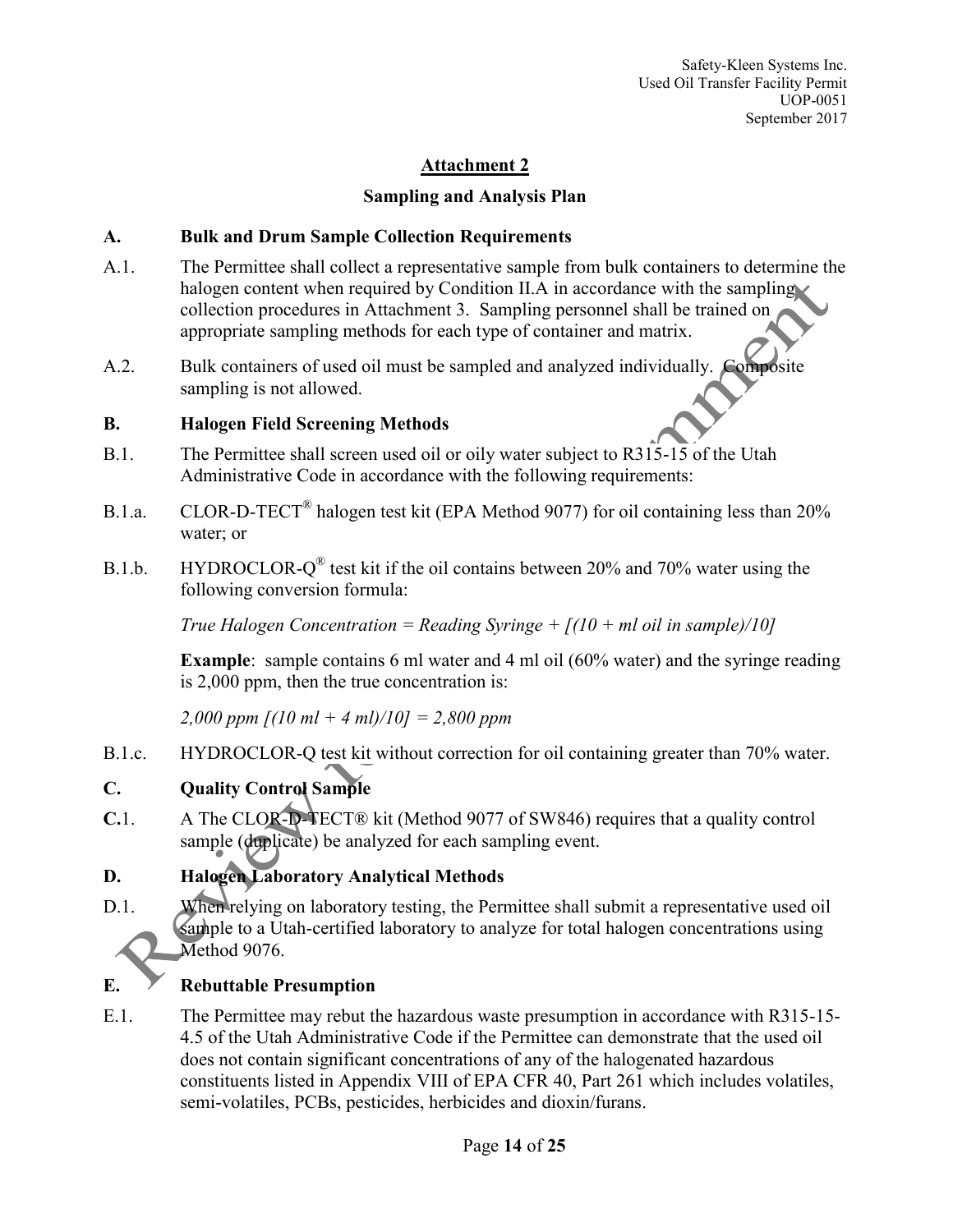#### **F. PCB Contaminated Used Oil**

- F.1. The Permittee shall obtain analytical results of dielectric oil used in transformers and other high voltage devices, verifying the PCB concentrations are less than 50 mg/kg prior to loading and storing the used oil in the railcars.
- F.2. Used oil shall not be diluted to avoid any provision of any federal or state environmental rules.
- F.3. Unless tanks, containers, and piping that previously contained PCB-contaminated material are decontaminated as described in 40 CFR 761 Subpart S prior to transferring used oil, the used oil is considered to have been mixed with PCB-contaminated material in accordance with R315-15-18 and 40 CFR 761 Subpart S.
- F.4. Laboratory testing for PCBs shall be conducted in accordance with R315-15-18(d) of the Utah Administrative Code when used to satisfy any requirements of R315-15 of the Utah Administrative Code and this Permit.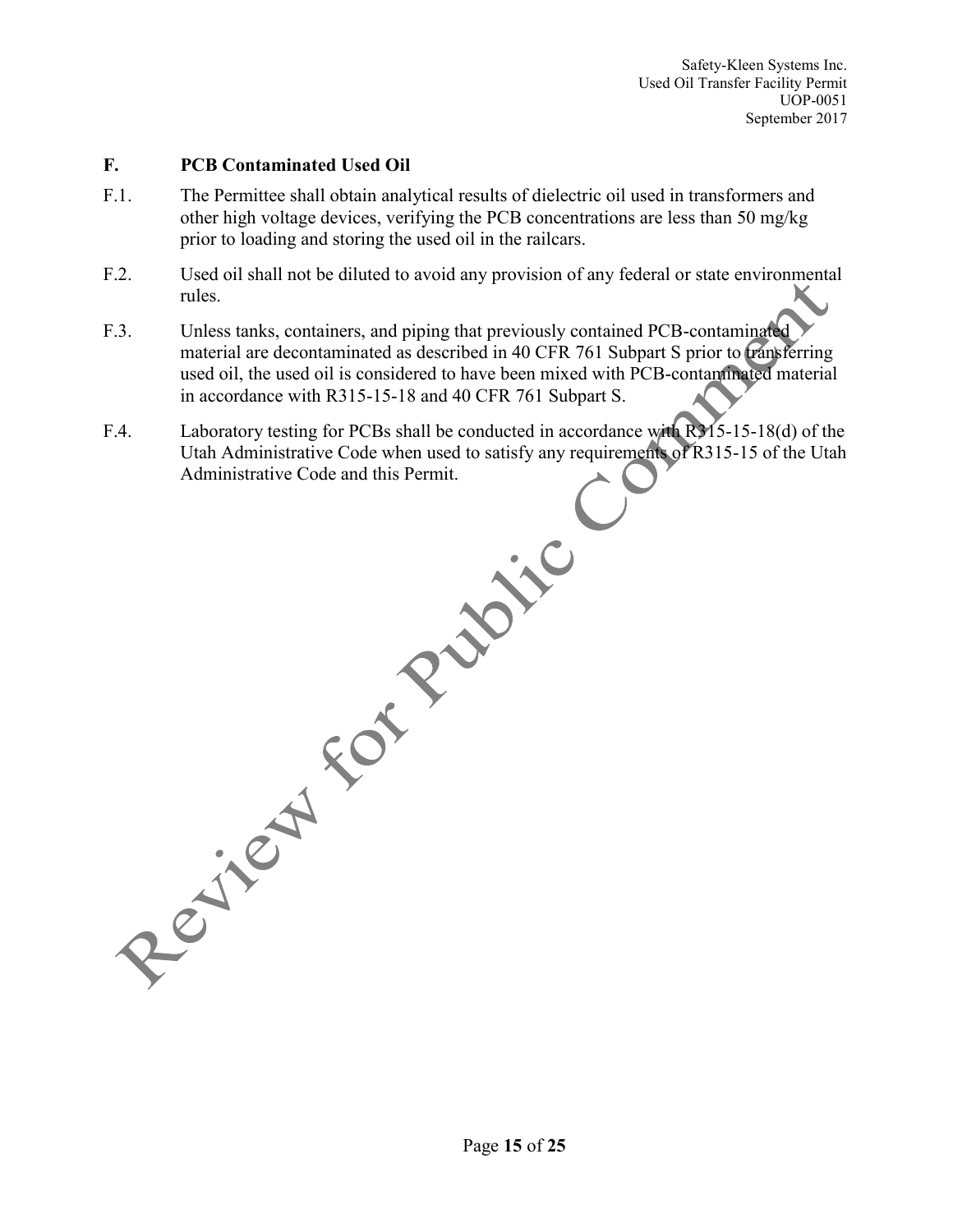## **Sample Collection Procedures**

Safety-Kleen Systems Inc. employees shall use the sampling procedures below to collect representative sample from customers' tanks and containers when screening used oil for halogen content prior to collection.

## **Procedure 1: Containers - 375 gallons or less**

**Sampling Equipment:** Composite Liquid Waste Sampler (COLIWASA), nominally  $\frac{1}{2}$ inch, sample jar.

# **Step 1**

Take COLIWASA and slowly lower into drum or tote, making sure the tube fills up the entire cross section of the container before closing.

## **Step 2**

Open sample jar and dispense the entire contents from COLIWASA into sample jar

# **Step 3**

Screen sample using CLOR-D-TECT halogen test k

# **Step 4**

Empty the sample in the bucket back into the used oil container/tank.

# **Procedure 2: Tankers/Pumper Trucks and Tanks/Containers ≥ 375 gallons**

**Sampling Equipment:** Composite Liquid Waste Sampler (COLIWASA), sample jar.

# **Step 1**

Lower the COLIWASA slowly into the liquid waste at a rate that allows the liquid level inside and outside the tube to equalize. Manways located at the top of the Tanker/Pump trucks will be used to collect samples.

# **Step 2**

Slowly withdraw COLIWASA from the liquid. Either wipe the exterior of the sampler tube with a disposable cloth or allow excess liquid to drain back into the used oil container/tank.

# **Step 3**

Dispense the entire sample by placing the lower end of the COLIWASA into a sample jar.

# **Step 4**

Screen sample using CLOR-D-TECT<sup>®</sup> halogen test kit.

# **Step 5**

Retain the sample in accordance with company procedures.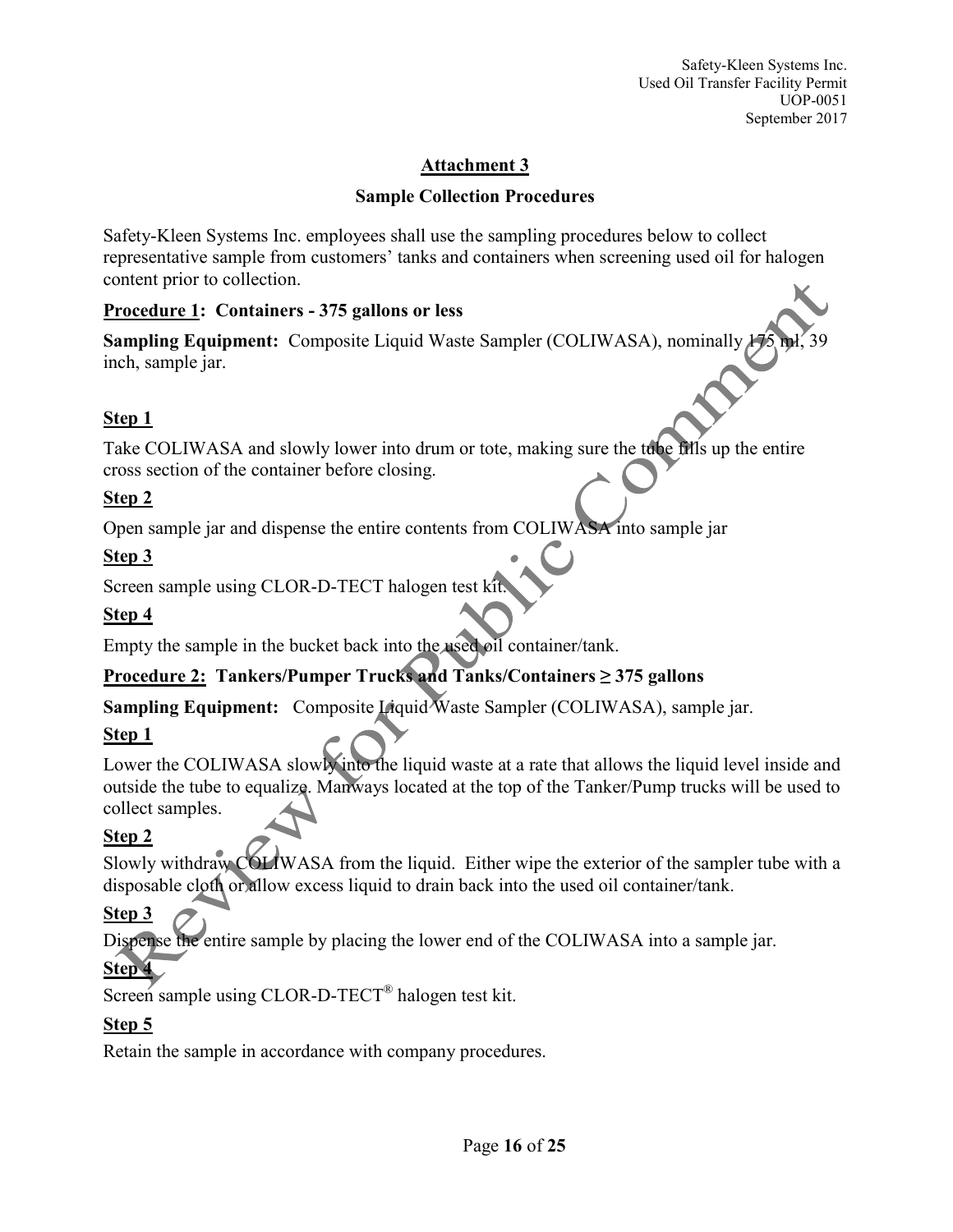#### **Rail Car Loading Procedures**

The following procedure is designed to ensure that all railcars containing used oil and nonregulated waste are loaded safely and in compliance with all applicable regulations in order to minimize the potential for spills.

Two people with knowledge of loading and offloading procedures must be present during loading or off-loading of any rail car. One person must remain on top of the railcar and one person must remain at the tank truck connection at all times during transfer. If, at any time, one person leaves the operation, the operation must be stopped until a second qualified person is available. A single operator may be used if a secure dome lid connector is used to attach the upper hose to the rail car. The operator shall remain in sight of all connections, and the pump controls are readily accessible.

#### **Rail Car Loading and Unloading Procedure**

- 1. Lock-out track with derailers at both ends of the rail spur so train operators know not to move any railcars on the spur during offloading.
- 2. Place railcar chocks on both sides of the wheels of the railcar while offloading.
- 3. Securely park used oil transportation trucks on an asphalt or concrete loading pad. Black containment mat or other containment structure during the loading and unloading of used oil between the trucks and rail tanker car.
- 4. Set truck parking brake and chock both sides of one wheel of the truck to prevent accidental movement. Ensure adequate spill response equipment is readily accessible per procedures in Attachment 4.
- 5. Prior to railcar loading, fill out the Railcar Used Oil Transfer Log.
- 6. Take a beginning reading on truck to determine volume to be transferred.
- 7. Unsecure railcar manway/top hatch by removing I-bolts using a pipe wrench.
- 8. Open manway to hatch and take a beginning reading on the rail car by using a tape measure and verifying the current railcar measurements with the railcar strapping chart to ensure there is enough space available for transfer.
- 9. Hoist opposite end of hose up to railcar hatch, uncap hose end, and insert into railcar. The top man must hold the hose in place while transferring or a fill lid must be used.
- 10. Secure hose to the side of the railcar, candy cane or other transfer equipment.
- 11. Check the cam lock gaskets for integrity and secure the cam lock ears down.
- 12. Proceed with transfer operation.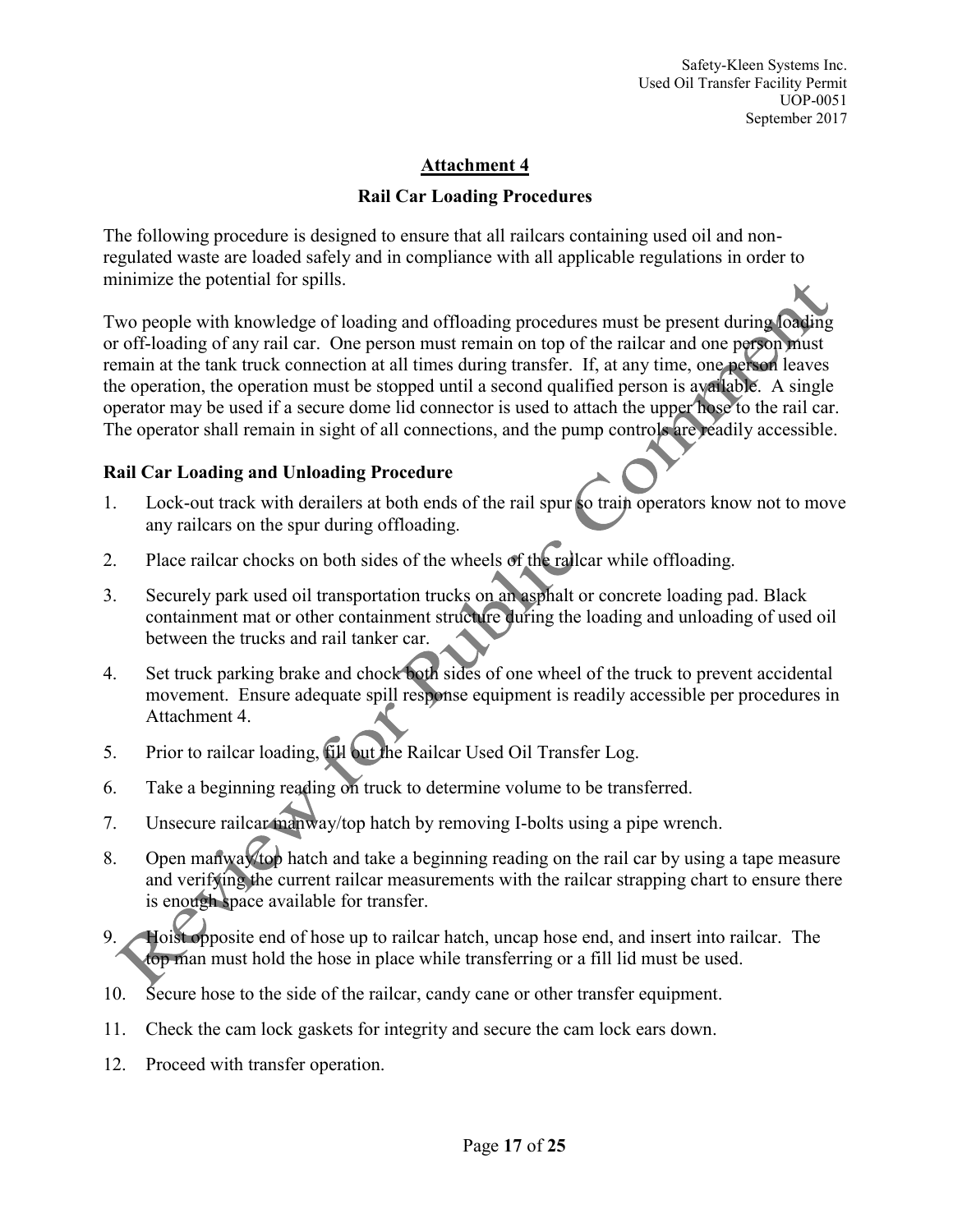- 13. If dome lid is not in use the top man shall notify second operator immediately if the railcar appears to be filling to a level higher than expected so the operation can be stopped.
- 14. After transfer is complete, clear the hose of any material.
- 15. Cap and plug all hoses to prevent drips.
- 16. Close and secure the railcar hatch unless dome lid is in use.
- 17. Complete all necessary shipping documentation and checklists.
- 18. Ensure all tank files are updated after each transfer is completed.
- 19. Clear area of all safety equipment and clean area of any spills or drips prior to departing transfer area.
- 20. Remove derailers and railcar chocks when car is full and ready to be moved. Complete all necessary shipping documentation and checklists.
- 21. Ensure all tank files are updated after each transfer is completed.
- 22. Clear area of all safety equipment and clean area of any spills or drips prior to departing transfer area.
- 23. Remove derailers and railcar chocks when car is full and ready to be moved.

Page **18** of **25**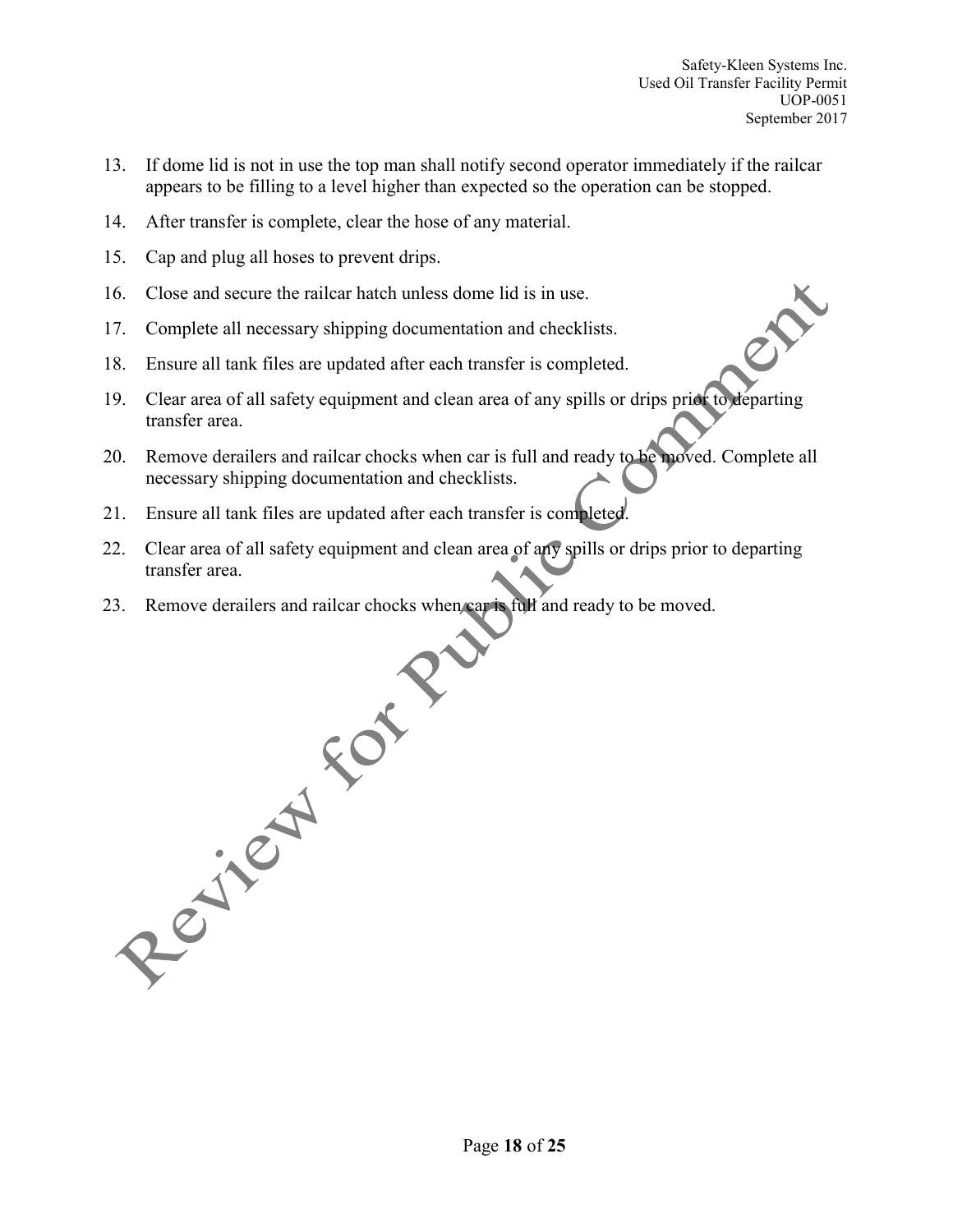| <b>Attachment 5</b><br><b>Facility Closure Plan</b>                                                                                                       |                                                |                                                |                                            |                 |  |  |
|-----------------------------------------------------------------------------------------------------------------------------------------------------------|------------------------------------------------|------------------------------------------------|--------------------------------------------|-----------------|--|--|
| Closure Cost Estimate Worksheet for Used Oil Storage Rail Site, Safety-Kleen Systems, Inc. Service Center<br><b>Salt Lake City, Utah (September 2017)</b> |                                                |                                                |                                            |                 |  |  |
| <b>Total Closure Estimate</b>                                                                                                                             |                                                |                                                |                                            | \$51,229        |  |  |
| 1. PROJECT COORDINATION AND SCHEDULING                                                                                                                    | Category                                       | <b>Hourly Rate</b><br>or<br><b>Unit Charge</b> | <b>Hours</b> or<br>Unit<br><b>Estimate</b> | <b>Subtotal</b> |  |  |
| Prime Contractor                                                                                                                                          |                                                |                                                |                                            |                 |  |  |
| Costs<br>- Obtain subcontractor quotes to implement closure activities                                                                                    | Project Manager                                | \$115                                          | $\overline{2}$                             | \$230           |  |  |
| Coordinate scope and schedule of project activities with owner/operator, decontamination<br>contractor, regulatory agencies and analytical laboratory     | Project Manager                                | \$115                                          | $\overline{4}$                             | \$460           |  |  |
| - Review facility closure plan                                                                                                                            | Project Engineer                               | \$102                                          | $\overline{2}$                             | \$204           |  |  |
|                                                                                                                                                           | Field Supervisor                               | \$82                                           | 4                                          | \$328           |  |  |
| - Prepare project/site specific Health and Safety Plan contractor                                                                                         | Health/Safety<br>Specialist<br>Project Manager | \$102<br>\$115                                 | 6<br>$\overline{2}$                        | \$612<br>\$230  |  |  |
| - Prepare project activity and project status reports                                                                                                     | Project Manager                                | \$115                                          | 4                                          | \$460           |  |  |
| - Office Expenses                                                                                                                                         |                                                | \$100                                          |                                            | \$100           |  |  |
| - Miscellaneous Expenses                                                                                                                                  |                                                | \$100                                          | $\mathbf{1}$                               | \$100           |  |  |
| Activity 1. Subtotal                                                                                                                                      |                                                |                                                |                                            | \$2,724         |  |  |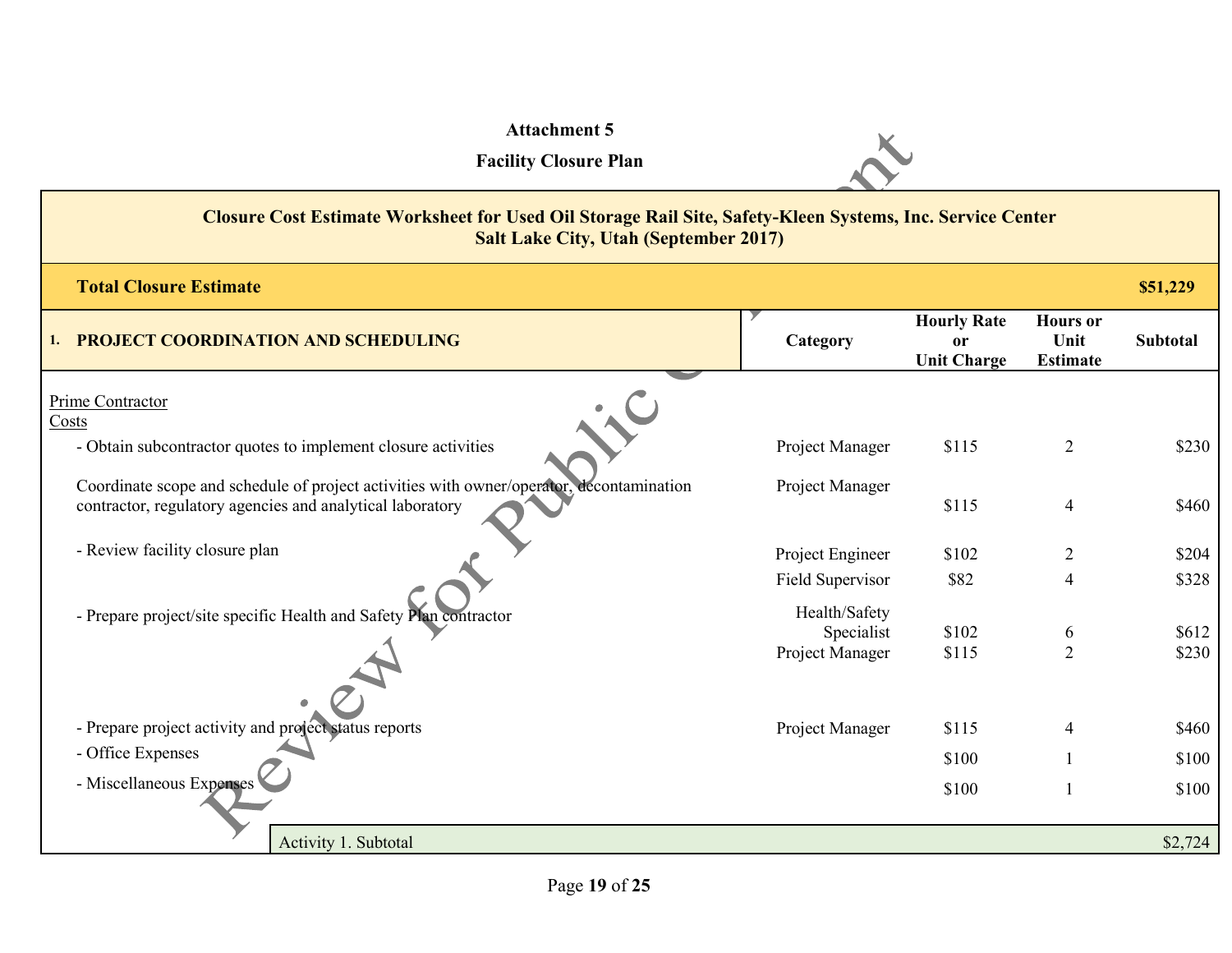Safety-Kleen Systems Inc. Used Oil Transfer Facility Permit UOP-0051 September 2017

| 2. | <b>MOBILIZE TO SITE AND PREPARE FOR CLOSURE</b>                                                                                                                                                                                                                                                                                                                                                                                                                                                                                                                                                                                                                                                              | Category                                  | <b>Hourly Rate</b><br>or Unit<br>Charge | <b>Hours</b> or<br>Unit<br><b>Estimate</b> | <b>Subtotal</b>           |
|----|--------------------------------------------------------------------------------------------------------------------------------------------------------------------------------------------------------------------------------------------------------------------------------------------------------------------------------------------------------------------------------------------------------------------------------------------------------------------------------------------------------------------------------------------------------------------------------------------------------------------------------------------------------------------------------------------------------------|-------------------------------------------|-----------------------------------------|--------------------------------------------|---------------------------|
|    | <b>Assumptions</b><br>- Used Oil facility consists of three rail cars, with maximum rail car volume per load of 31,000 gallons.<br>Assume all three cars are full of oil (non-hazardous), with no resale value (worst case scenario).<br>- Used oil transported to Rock Canyon Oil in American Fork, UT via BNSF rail. Unit cost<br>is based on \$.05 disposal.<br>- Estimated rail transportation costs based on RSMeans<br>- Prime Contractor per diem includes rental car, room and meals<br>- Subcontractor costs include labor and all expenses to complete each task<br>- Total time on site is 1 day for decontamination of equipment and containment structures.<br>Prime<br><b>Contractor Costs</b> |                                           |                                         |                                            |                           |
|    | - Project Management and Supervision                                                                                                                                                                                                                                                                                                                                                                                                                                                                                                                                                                                                                                                                         | Project<br>Manager                        | \$115                                   | $\overline{2}$                             | \$230                     |
|    | Mobilize to site/ supervise cleaning of equipment and containment structures<br><b>Subcontractor Costs</b>                                                                                                                                                                                                                                                                                                                                                                                                                                                                                                                                                                                                   | Field<br>Supervisor<br>Travel<br>Per diem | \$82<br>\$1,000<br>\$150                | 10<br>$\mathbf{1}$                         | \$820<br>\$1,000<br>\$150 |
|    | - Transport used oil/oily waste to a TSD for treatment/disposal via rail.<br>Estimated treatment/disposal cost (per railcar) at Rock Canyon Oil                                                                                                                                                                                                                                                                                                                                                                                                                                                                                                                                                              | TSD/per<br>rail car                       | \$3,223                                 | 3                                          | \$9,669                   |
|    | Activity 2. Subtotal                                                                                                                                                                                                                                                                                                                                                                                                                                                                                                                                                                                                                                                                                         |                                           |                                         |                                            | \$11,869                  |
|    |                                                                                                                                                                                                                                                                                                                                                                                                                                                                                                                                                                                                                                                                                                              |                                           |                                         |                                            |                           |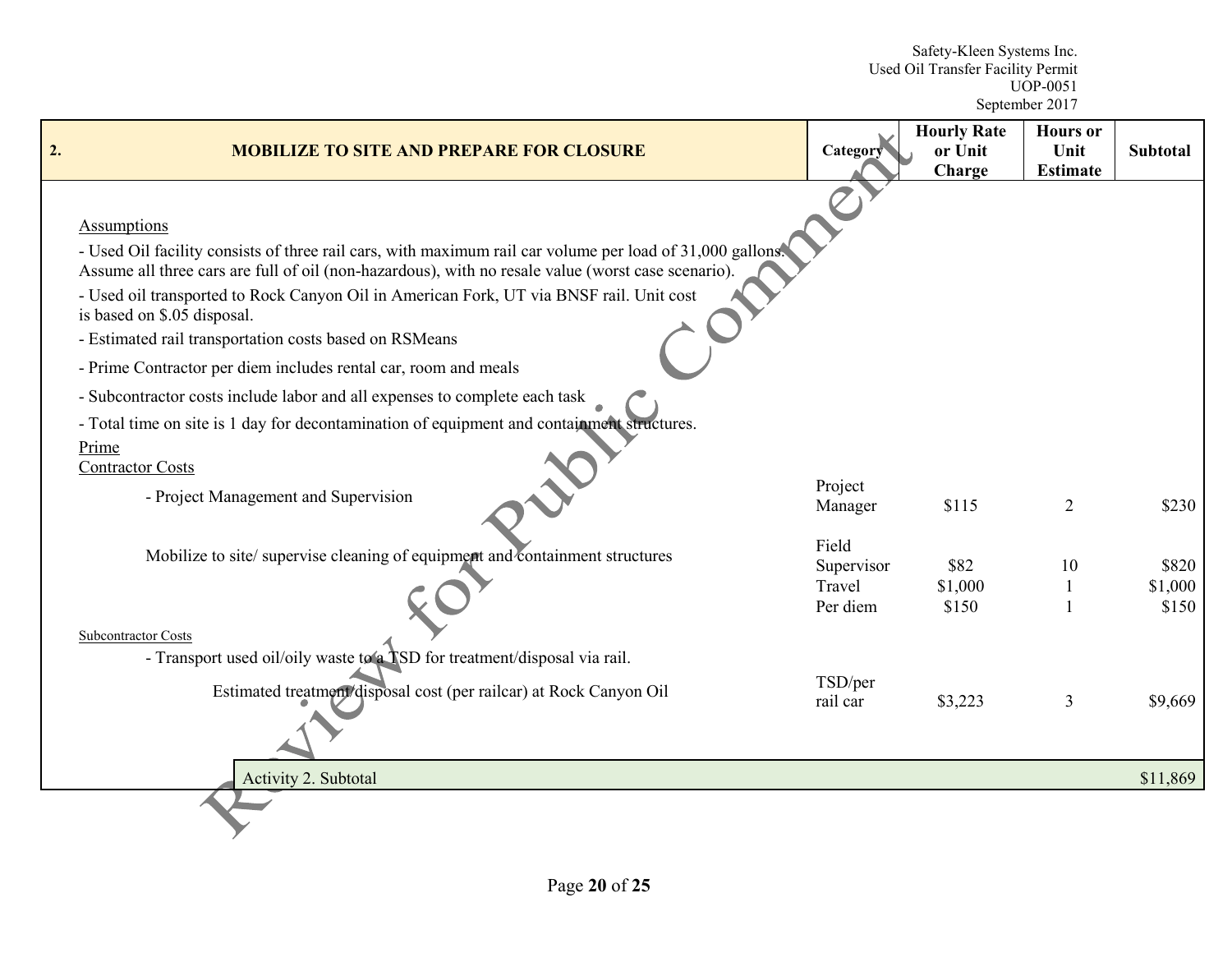Safety-Kleen Systems Inc. Used Oil Transfer Facility Permit UOP-0051 September 2017

| 3. | <b>RAIL CAR CONTAINMENT STRUCTURE DECONTAMINATION</b><br>(Assumes 3 sets of containment pans)                                                                                                                                                                                                                                                                                                                                                                                                                                                                                                                                                                                                                                             | Category            | <b>Hourly</b><br>Rate/Unit<br>Charge | <b>Hours</b> or<br>Unit<br><b>Estimate</b> | <b>Subtotal</b> |
|----|-------------------------------------------------------------------------------------------------------------------------------------------------------------------------------------------------------------------------------------------------------------------------------------------------------------------------------------------------------------------------------------------------------------------------------------------------------------------------------------------------------------------------------------------------------------------------------------------------------------------------------------------------------------------------------------------------------------------------------------------|---------------------|--------------------------------------|--------------------------------------------|-----------------|
|    | Assumptions:<br>- Containment pans may either be cleaned in place and removed, or removed from the track<br>and cleaned in a purpose built containment structure<br>- Prime Contractor per diem includes rental car, room and meals, and is accounted for in<br>above activity.<br>- Assumes collection of 8 soil samples and 2 groundwater from vicinity of rail cars is<br>necessary for waste characterization purposes to appropriately manage any excavated<br>material. One boring at appropriate spot near each railcar unloading area with potential 4th<br>boring at point that remediation engineer feels is needed.<br>- Subcontractor costs include labor and all expenses to complete each task<br>Prime Contractor<br>Costs |                     |                                      |                                            |                 |
|    | - Project Management and Supervision                                                                                                                                                                                                                                                                                                                                                                                                                                                                                                                                                                                                                                                                                                      | Project Manager     | \$115                                | $\overline{2}$                             | \$230           |
|    | - Supervise Facility Decontamination Activities                                                                                                                                                                                                                                                                                                                                                                                                                                                                                                                                                                                                                                                                                           | Field Supervisor    | \$82                                 | 10                                         | \$820           |
|    | - Inspect surface in vicinity of rail car loading area for evidence of spills/leakage                                                                                                                                                                                                                                                                                                                                                                                                                                                                                                                                                                                                                                                     | Field Supervisor    | \$82                                 | $\overline{2}$                             | \$164           |
|    | - Collect soil and water samples for waste characterization                                                                                                                                                                                                                                                                                                                                                                                                                                                                                                                                                                                                                                                                               | Field Supervisor    | \$82                                 | 24                                         | \$1,968         |
|    | - Soil boring<br>equipment                                                                                                                                                                                                                                                                                                                                                                                                                                                                                                                                                                                                                                                                                                                | Equipment<br>Sample | \$3,402                              |                                            | \$3,402         |
|    |                                                                                                                                                                                                                                                                                                                                                                                                                                                                                                                                                                                                                                                                                                                                           | supplies/shipping   | \$750                                | LS                                         | \$750           |
|    |                                                                                                                                                                                                                                                                                                                                                                                                                                                                                                                                                                                                                                                                                                                                           | Per diem            | \$150                                | 3                                          | \$450           |
|    | - Decontaminate ancillary equipment and 3 sets of rail car containment pans                                                                                                                                                                                                                                                                                                                                                                                                                                                                                                                                                                                                                                                               | Field Staff         | \$82                                 | 10                                         | \$820           |
|    | Wash/triple rinse piping and containment with high pressure spray                                                                                                                                                                                                                                                                                                                                                                                                                                                                                                                                                                                                                                                                         | Equipment           | \$500                                | LS                                         | \$500           |
|    | Remove wash/rinse water, containerize in drums                                                                                                                                                                                                                                                                                                                                                                                                                                                                                                                                                                                                                                                                                            | Per diem            | \$150                                | $\mathbf{1}$                               | \$150           |
|    | Cost for transportation and wash water disposal included below                                                                                                                                                                                                                                                                                                                                                                                                                                                                                                                                                                                                                                                                            |                     |                                      |                                            |                 |
|    |                                                                                                                                                                                                                                                                                                                                                                                                                                                                                                                                                                                                                                                                                                                                           | Field Staff         | \$82                                 | 20                                         | \$1,640         |
|    | Excavate surface soils using hand tools & Skid Steer to remove areas                                                                                                                                                                                                                                                                                                                                                                                                                                                                                                                                                                                                                                                                      | Equipment           | \$500                                | LS                                         | \$500           |
|    | of minor oil staining. Assumes excavated material is placed in rolloffs &                                                                                                                                                                                                                                                                                                                                                                                                                                                                                                                                                                                                                                                                 | Skid Steer/day      | \$430                                | 1                                          | \$430           |
|    | transported offsite for disposal (assumes no more than 10.5 yards<br>of soil/debris of excavated material)                                                                                                                                                                                                                                                                                                                                                                                                                                                                                                                                                                                                                                | Per diem            | \$150                                |                                            | \$150           |

Cost for transportation and wash water disposal included below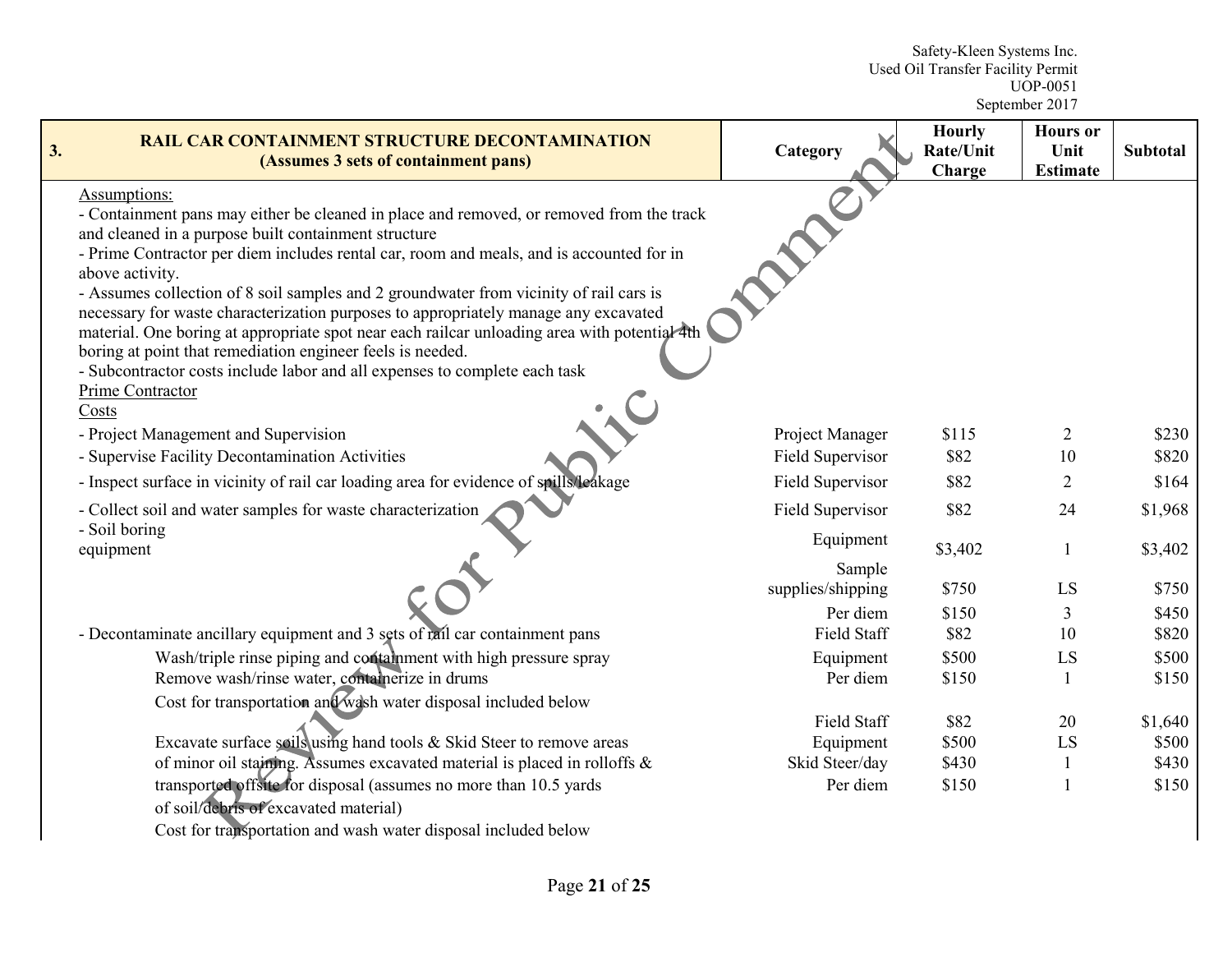|                                                                                                                                                                                                                                                                                                                                                                                                                                                                                                                                                                                                                                                                                                                                                                                                                                                                                                                                                                                                             |                                                    | Safety-Kleen Systems Inc.<br>Used Oil Transfer Facility Permit | <b>UOP-0051</b><br>September 2017          |                                      |
|-------------------------------------------------------------------------------------------------------------------------------------------------------------------------------------------------------------------------------------------------------------------------------------------------------------------------------------------------------------------------------------------------------------------------------------------------------------------------------------------------------------------------------------------------------------------------------------------------------------------------------------------------------------------------------------------------------------------------------------------------------------------------------------------------------------------------------------------------------------------------------------------------------------------------------------------------------------------------------------------------------------|----------------------------------------------------|----------------------------------------------------------------|--------------------------------------------|--------------------------------------|
| Laboratory<br><b>Subcontractor Costs</b><br>- Waste characterization sample analysis<br>Waste characterization analysis to consist of TCLP VOCs, SVOCs,<br><b>PCBs</b> and Metals<br>Activity 3. Subtotal                                                                                                                                                                                                                                                                                                                                                                                                                                                                                                                                                                                                                                                                                                                                                                                                   |                                                    | \$863                                                          | 10                                         | \$9,493                              |
|                                                                                                                                                                                                                                                                                                                                                                                                                                                                                                                                                                                                                                                                                                                                                                                                                                                                                                                                                                                                             |                                                    |                                                                |                                            | \$21,467                             |
| 4. DECONTAMINATE CLEANUP EQUIPMENT (If Necessary)                                                                                                                                                                                                                                                                                                                                                                                                                                                                                                                                                                                                                                                                                                                                                                                                                                                                                                                                                           | Category                                           | <b>Hourly Rate</b><br>or<br><b>Unit Charge</b>                 | <b>Hours</b> or<br>Unit<br><b>Estimate</b> | <b>Subtotal</b>                      |
| Assumptions:<br>- Decontamination of Cleanup Equipment is not anticipated to be necessary. Equipment<br>used to remove waste units will only be used following decontamination of the unit<br>(i.e. equipment will not come into contact with hazardous waste). Equipment such as<br>pressure washers or excavating implements will be cleaned during decontamination of each<br>respective unit.<br>- If performed, washing of cleanup equipment shall consist of a high-pressure<br>detergent/water solution and triple rinsing with tap water<br>Prime<br><b>Contractor Costs</b><br>- Construct decon area with 6ml plastic sheeting and 4" absorbent berm<br>- Decontaminate cleanup equipment<br>Assumes decontamination with detergent/water solution, and scrubbing with brooms, mops,<br>etc.,<br>and triple rinsing with high pressure spray. Wash/rinse water containerized and transferred<br>to drums<br>Cost for transportation and disposal of drums included below.<br>Activity 4. Subtotal | Field Supervisor<br>Equipment/supplies<br>Per diem | \$82<br>\$1,000<br>\$150                                       | 4<br>LS<br>$\mathbf{1}$                    | \$328<br>\$1,000<br>\$150<br>\$1,478 |
|                                                                                                                                                                                                                                                                                                                                                                                                                                                                                                                                                                                                                                                                                                                                                                                                                                                                                                                                                                                                             |                                                    |                                                                |                                            |                                      |
|                                                                                                                                                                                                                                                                                                                                                                                                                                                                                                                                                                                                                                                                                                                                                                                                                                                                                                                                                                                                             |                                                    |                                                                |                                            |                                      |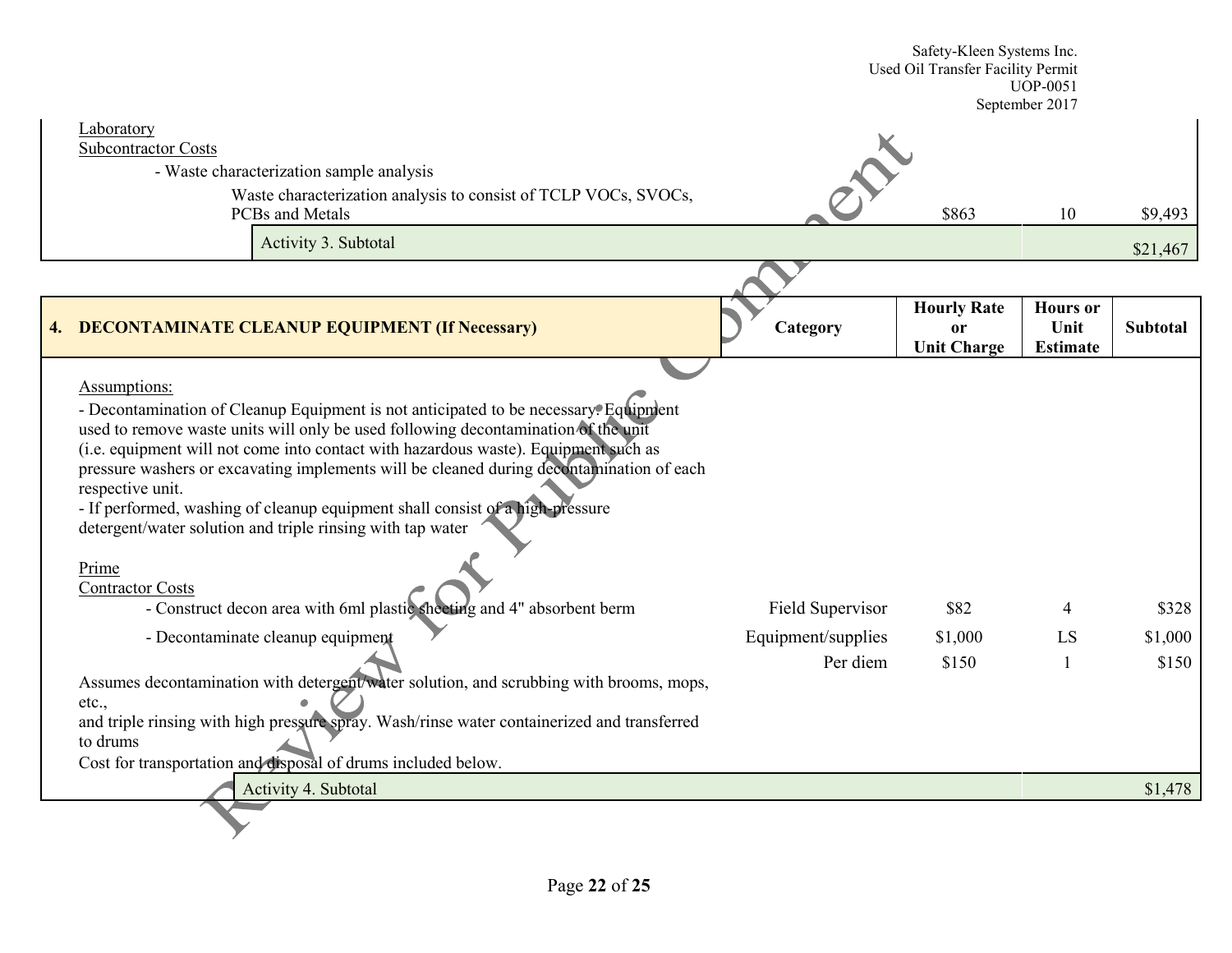Safety-Kleen Systems Inc. Used Oil Transfer Facility Permit UOP-0051

September 2017

| <b>CONTAINERIZE, TRANSPORT AND DISPOSE OF DECONTAMINATION</b><br><b>WASTES</b>                                                                                                                                                                                                | Category                            | <b>Hourly Rate</b><br>0r<br><b>Unit Charge</b> | <b>Hours</b> or<br>Unit<br><b>Estimate</b> | Subtotal |
|-------------------------------------------------------------------------------------------------------------------------------------------------------------------------------------------------------------------------------------------------------------------------------|-------------------------------------|------------------------------------------------|--------------------------------------------|----------|
| <b>Assumptions:</b><br>- 300 gallons wash water generated from decontamination of equipment and containment<br>pans in 6 drums                                                                                                                                                |                                     |                                                |                                            |          |
| - 50 gallons wash water from decontamination of cleanup equipment in 1 drum                                                                                                                                                                                                   |                                     |                                                |                                            |          |
| - 1 rolloff of excavated soils managed as non-haz based on characterization results<br>- Waste characterization samples not necessary for wash/water disposal (wash water from<br>used oil reclamation facilities disposed as oily waste)<br>Prime<br><b>Contractor Costs</b> |                                     |                                                |                                            |          |
| - Coordinate pick up and disposal<br>- Loading for Transportation and Disposal of wash water                                                                                                                                                                                  | Project Manager                     | \$115                                          | $\overline{2}$                             | \$230    |
| - Transport drums to TSD for Treatment/Disposal at Wasatch                                                                                                                                                                                                                    | Field Supervisor<br>Labor/equipment | \$82                                           | 4                                          | \$328    |
| - Fuel surcharge for Rolloff trans                                                                                                                                                                                                                                            | /drive time                         | \$1,100                                        | LS                                         | \$1,100  |
| - Disposal of non-hazardous washwater to Wasatch                                                                                                                                                                                                                              | Fuel Surcharge                      | $5\%$                                          |                                            | \$55     |
| - Disposal of non-hazardous petroleum contaminated soil in rolloff                                                                                                                                                                                                            | Washwater disposal                  | \$85                                           | $\overline{7}$                             | \$595    |
| -Transport of Rolloff of contaminated soil to Wasatch Landfill, Action Resources                                                                                                                                                                                              | Soil and<br>debris disposal         | \$40                                           | 10.5                                       | \$420    |
| - Fuel surcharge for Rolloff trans                                                                                                                                                                                                                                            | <b>Rolloff Trans</b>                | \$1,100                                        | 1                                          | \$1,100  |
|                                                                                                                                                                                                                                                                               | Fuel Surcharge                      | $5\%$                                          |                                            | \$55     |
| Activity 5. Subtotal                                                                                                                                                                                                                                                          |                                     |                                                |                                            | \$3,883  |
| $\overline{e}$                                                                                                                                                                                                                                                                |                                     |                                                |                                            |          |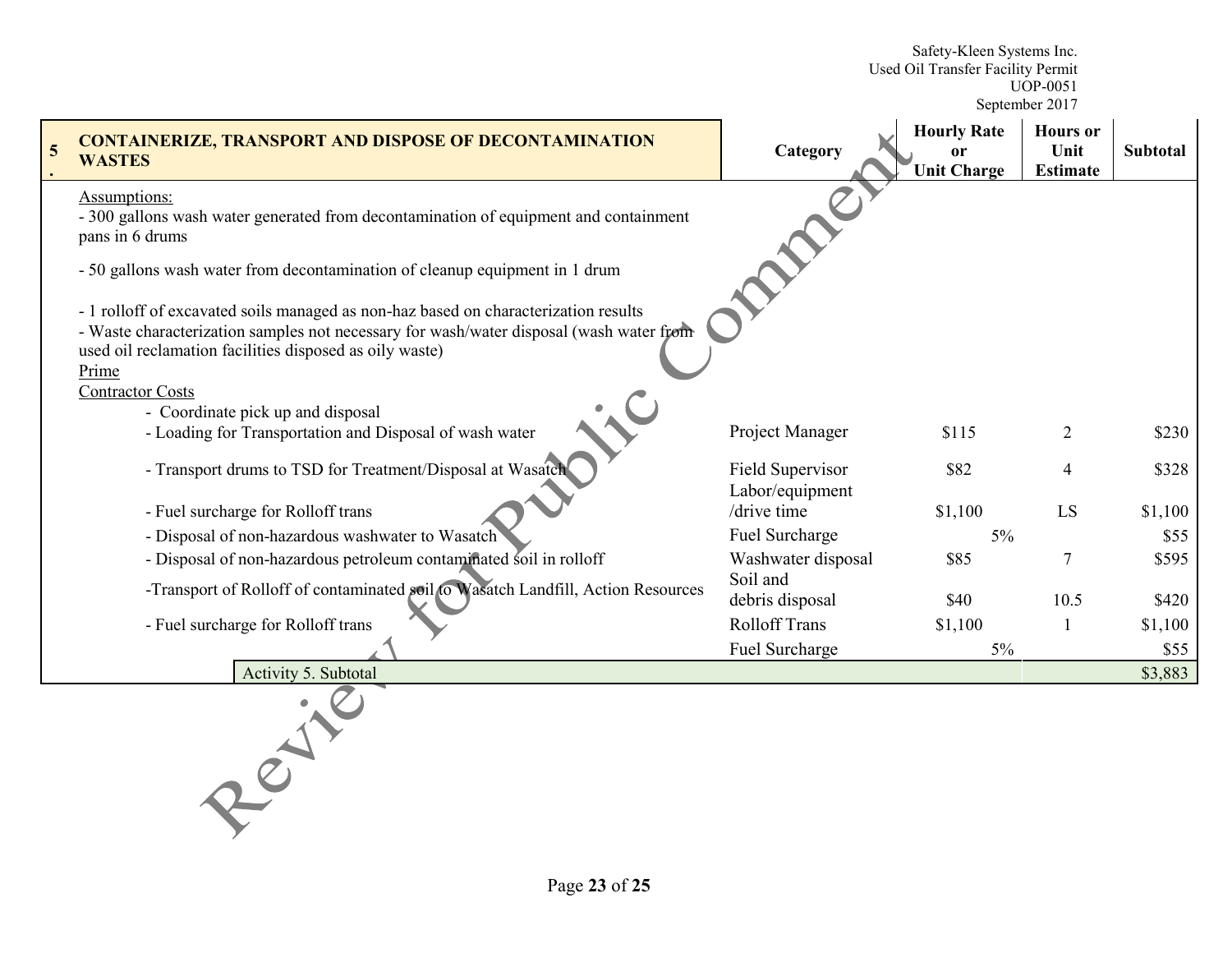| 6. | <b>CLOSURE CERTIFICATION REPORT</b>                  | Category          | <b>Hourly Rate or</b><br>Unit Charge | <b>Hours</b> or<br>Unit<br><b>Estimate</b> | <b>Subtotal</b> |
|----|------------------------------------------------------|-------------------|--------------------------------------|--------------------------------------------|-----------------|
|    | Prime Contractor<br>Costs                            |                   |                                      |                                            |                 |
|    | - Compile field notes, documentation and photographs | Project Manager   | \$115                                | $\overline{2}$                             | \$230           |
|    |                                                      | Project Engineer  | \$102                                | 4                                          | \$408           |
|    | - Draft Closure Certification Report                 | Project Manager   | \$115                                | 4                                          | \$460           |
|    |                                                      | Project Engineer  | \$102                                | 12                                         | \$1,224         |
|    | - Prepare closure certification statement            | Project Principal | \$152                                | $\overline{2}$                             | \$304           |
|    | - Office                                             |                   |                                      |                                            |                 |
|    | Expenses                                             | Drafting/Clerical | \$400                                |                                            | \$400           |
|    | - Miscellaneous Expenses                             | Copying/Postage   | \$100                                |                                            | \$100           |
|    | Activity 6. Subtotal                                 |                   |                                      |                                            | \$3,126         |
|    |                                                      |                   |                                      |                                            |                 |